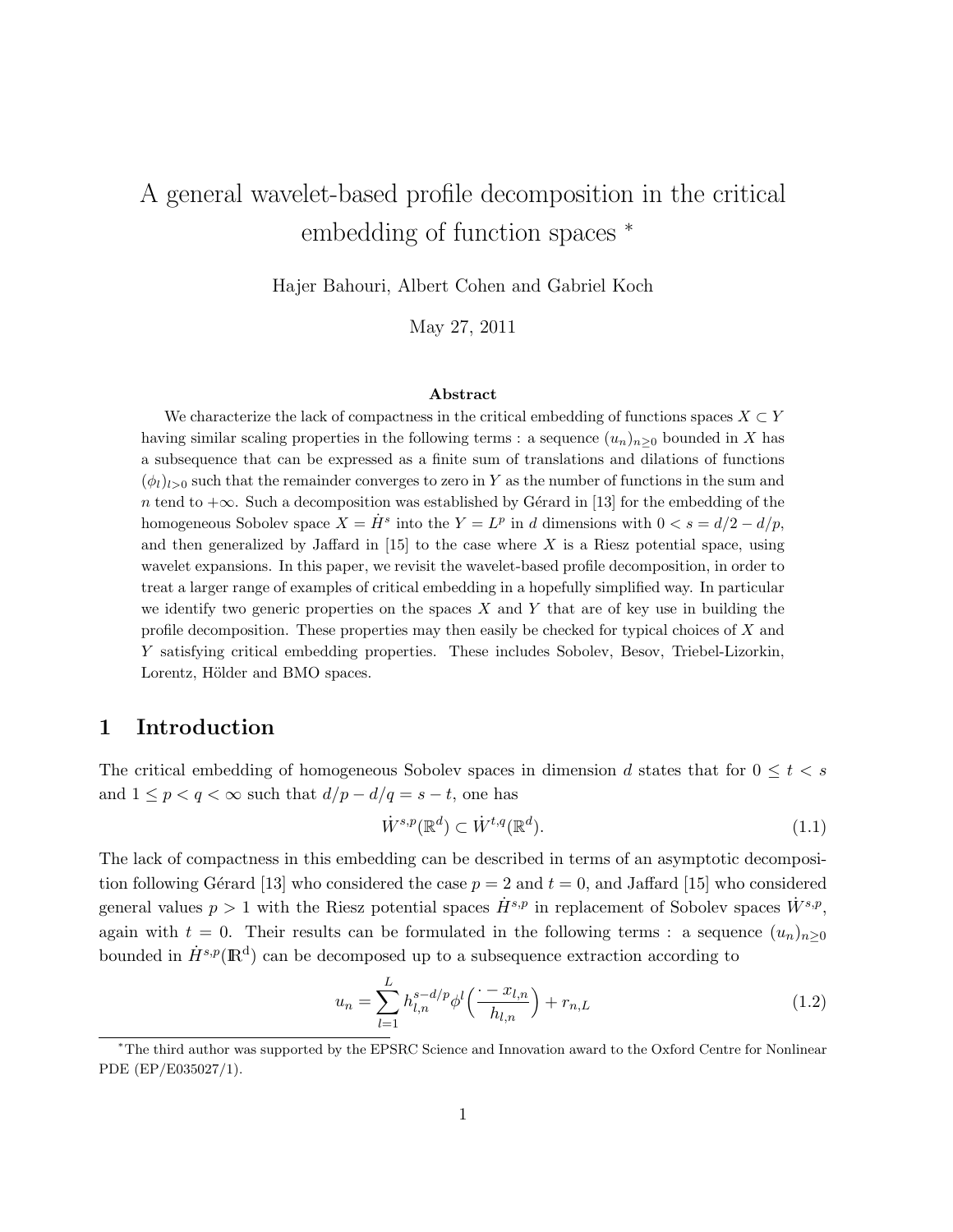where  $(\phi^l)_{l>0}$  is a family of functions in  $\dot{H}^{s,p}(\mathbb{R}^d)$  and where

$$
\lim_{L\to+\infty}\left(\limsup_{n\to+\infty}\|r_{n,L}\|_{L^q}\right)=0.
$$

This decomposition is "asymptotically orthogonal" in the sense that for  $k \neq l$ 

$$
|\log(h_{l,n}/h_{k,n})| \to +\infty
$$
 or  $|x_{l,n} - x_{k,n}|/h_{l,n} \to +\infty$ , as  $n \to +\infty$ .

This type of decomposition was also obtained earlier in [5] for a bounded sequence in  $H_0^1(D, \mathbb{R}^3)$  of solutions of an elliptic problem, with D the open unit disk of  $\mathbb{R}^2$  and in [27] and [26] for the critical injections of  $W^{1,2}(\Omega)$  in Lebesgue space and of  $W^{1,p}(\Omega)$  in Lorentz spaces respectively, with  $\Omega$  a bounded domain of  $\mathbb{R}^d$ . They were also studied in [25] in an abstract Hilbert space framework and in [4] in the Heisenberg group context.

The above mentioned references treat different types of examples of critical embedding by different methods. One of the motivations of the present paper is to identify some fundamental mechanisms that lead to such results for a general critical embedding

$$
X \subset Y,
$$

in a unified way. Here  $X$  and  $Y$  are generic homogeneous function spaces which, similar to the above particular cases, have the same scaling properties in the sense that for any function  $f$  and  $h > 0$ 

$$
||f(h \cdot)||_X = h^r ||f||_X \text{ and } ||f(h \cdot)||_Y = h^r ||f||_Y,\tag{1.3}
$$

for the same value of  $r$ . In a similar way to Jaffard, we use wavelet bases in order to construct the functions  $\phi_l$ , yet in a somehow different and hopefully simpler way. Our construction is based on two basic key properties of wavelet expansions in the spaces  $X$  and  $Y$ , which may then be easily checked on particular pairs of spaces of interest. In particular, any critical embedding involving Sobolev, Besov, Triebel-Lizorkin, Lorentz, Hölder or BMO spaces is covered by our approach.

The study of the lack of compactness in the critical embedding of Sobolev spaces supplies us with a large amount of information about solutions of nonlinear partial differential equations, both in the elliptic frame or the evolution frame. One has, for example,

- the pioneering works of P. -L. Lions [21] and [22] for the sake of geometric problems,
- the description of bounded energy sequences of solutions to the defocusing semi-linear quintic wave equation, up to remainder terms small in energy norm in [2],
- the characterization of the defect of compactness for Strichartz estimates for the Shrödinger equation in [18],
- the understanding of features of solutions of nonlinear wave equations with exponential growth in [3],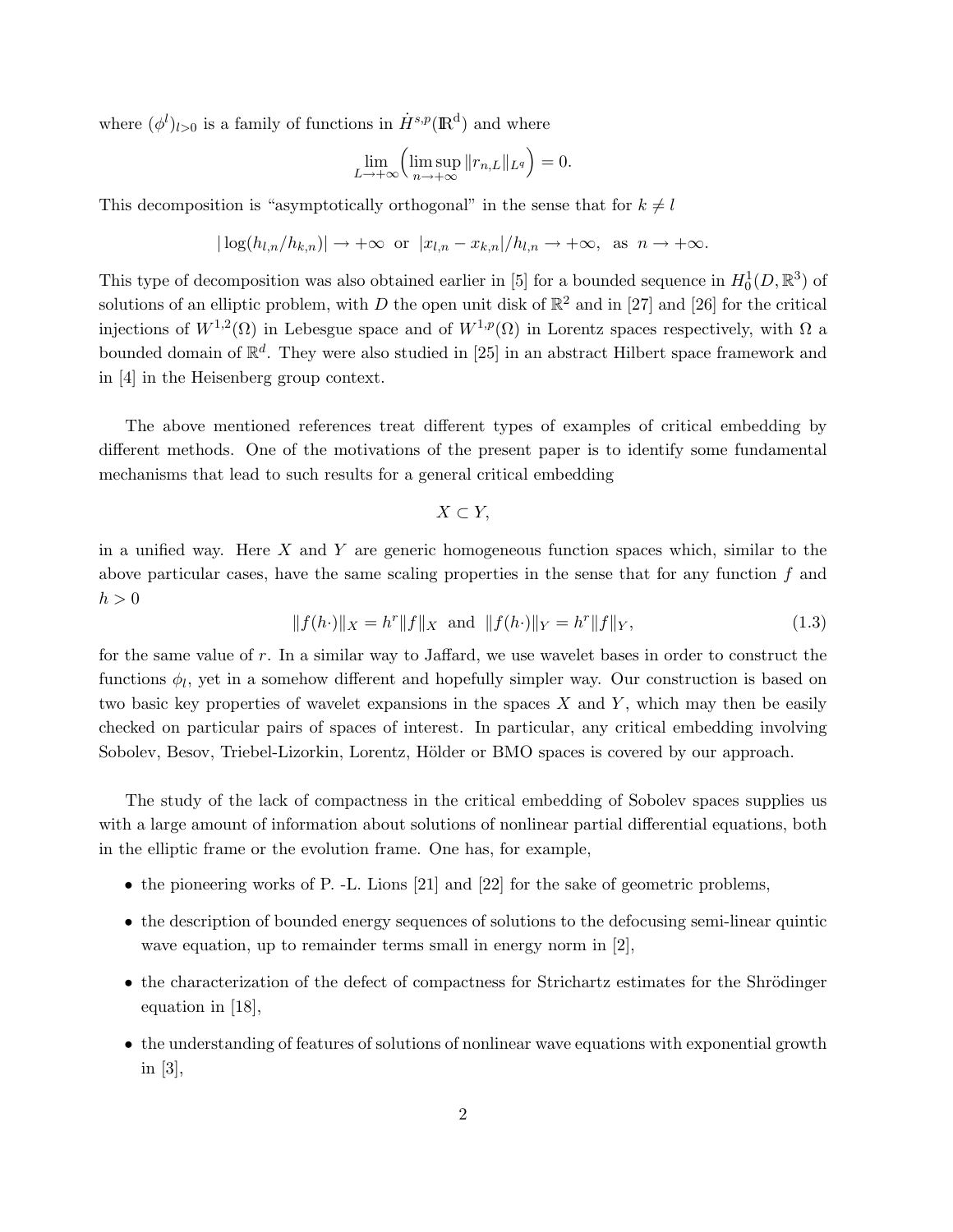- the sharp estimate of the time life-span of the focusing critical semi-linear wave equation by means of the size of energy of the Cauchy data in [17],
- the study of the bilinear Strichartz estimates for the wave equation in [28].

For further applications, we refer to  $[10]$ ,  $[12]$ ,  $[14]$ ,  $[23]$ ,  $[20]$  and the references therein.

Our results which cover a broad spectrum of spaces could be at the origin of several prospectus of similar types of regularity results for Navier-Stokes systems (as in [16, 11]), qualitative study of non linear evolution equations or estimates of the span life of focusing semi-linear dispersive evolution equations.

#### 1.1 Wavelet expansions

Wavelet decompositions of a function have the form

$$
f = \sum_{\lambda \in \nabla} d_{\lambda} \psi_{\lambda},\tag{1.4}
$$

where  $\lambda = (j, k)$  concatenates the scale index  $j = j(\lambda)$  and space index  $k = k(\lambda)$ : for  $d = 1$ , we have with the  $L^2$  normalization,

$$
\psi_{j,k} = \psi_{\lambda} = 2^{j/2} \psi(2^j \cdot -k), \ \ j \in \mathbb{Z}, \ k \in \mathbb{Z},
$$

where  $\psi$  is the so-called "mother wavelet". In higher dimension  $d > 1$ , one needs several generating functions  $\psi^e$  for  $e \in E$  a finite set, so that setting  $\psi_\lambda := (\psi^e_\lambda)_{e \in E}^T$  and  $d_\lambda = (d^e_\lambda)_{e \in E}$ , we can again write (1.4) with  $d_{\lambda}\psi_{\lambda}$  a finite dimensional inner product and

$$
\psi_{j,k} = \psi_{\lambda} = 2^{dj/2} \psi(2^j \cdot -k), \ \ j \in \mathbb{Z}, \ k \in \mathbb{Z}^d.
$$

The index set  $\nabla$  in (1.4) is thus always defined as

$$
\nabla:=\mathbb{Z}\times\mathbb{Z}^d.
$$

Note that  $\lambda$  may also be identified to a dyadic cube

$$
\lambda \sim 2^{-j}(k + [0, 1]^d).
$$

We shall sometimes use the notation

$$
|\lambda| := j(\lambda),
$$

for the scale level of  $\lambda$ . In all the sequel, we systematically normalize our wavelets in X which is equivalent to normalizing them in  $Y$  in view of  $(1.3)$ :

$$
\psi_{j,k} = \psi_{\lambda} = 2^{rj} \psi(2^j \cdot -k). \tag{1.5}
$$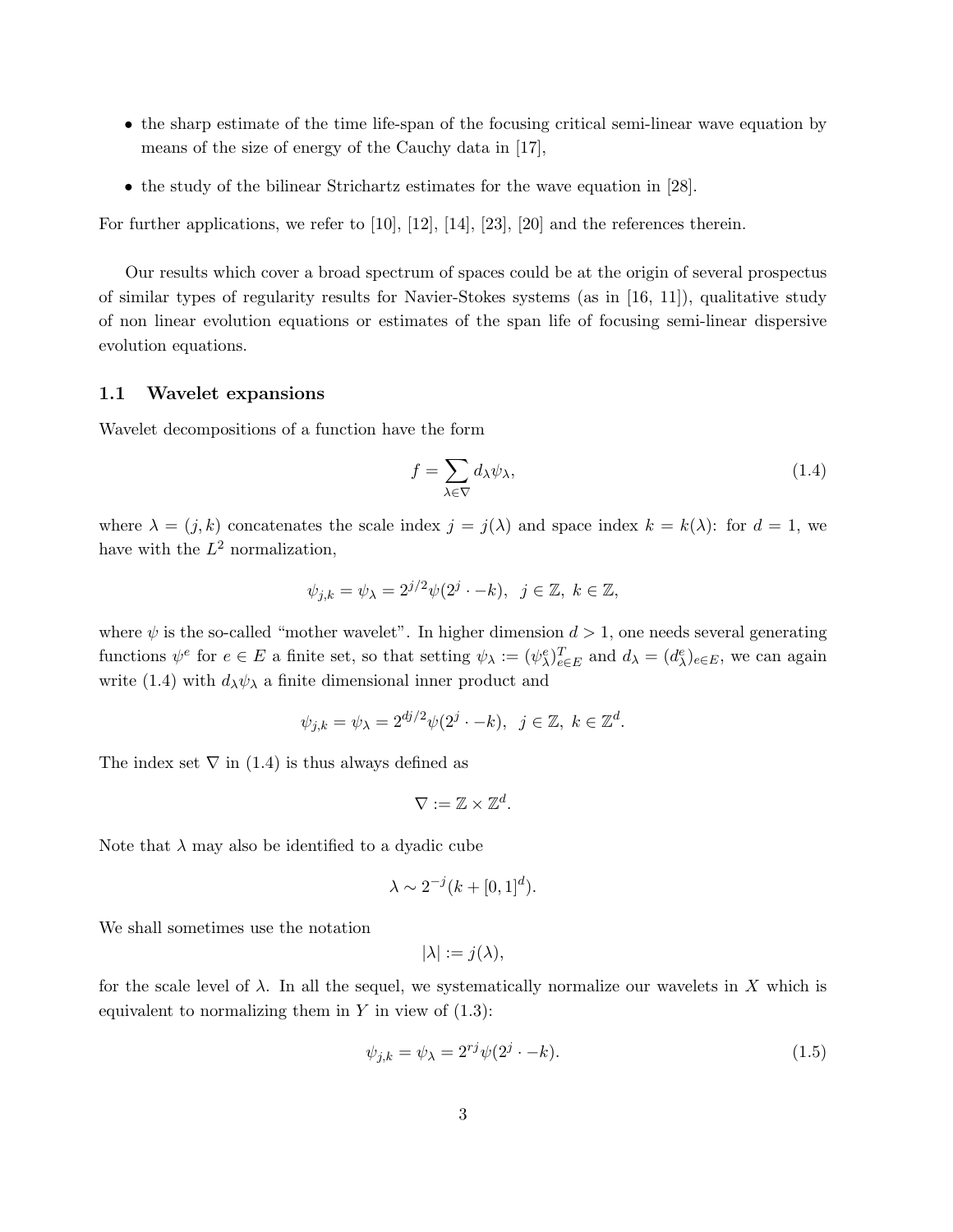It is known that, in addition to be Schauder bases, wavelet bases are unconditional bases for "most" classical function spaces, including in particular the family of Besov and Triebel-Lizorkin spaces: for such spaces X there exists a constant D such that for any finite subset  $E \subset \nabla$  and coefficients vectors  $(c_{\lambda})_{\lambda \in E}$  and  $(d_{\lambda})_{\lambda \in E}$  such that  $|c_{\lambda}| \leq |d_{\lambda}|$  for all  $\lambda$ , one has

$$
\|\sum_{\lambda \in E} c_{\lambda} \psi_{\lambda}\|_{X} \le D \|\sum_{\lambda \in E} d_{\lambda} \psi_{\lambda}\|_{X}.
$$
\n(1.6)

We refer to  $[6, 7, 24]$  for more details on the construction of wavelet bases and on the characterization of classical function spaces by expansions in such bases.

#### 1.2 Main results

Our profile decomposition relies on two key assumptions concerning wavelet decompositions and the spaces  $X$  and  $Y$ .

In addition we always work under the general assumption that our wavelet basis  $(\psi_{\lambda})_{\lambda \in \Lambda}$  is an unconditional basis for both spaces  $X$  and  $Y$ . We therefore assume that  $(1.6)$  holds with some constant D for both norms.

Our first assumption involves the *nonlinear projector* that we define for each  $M > 0$  as follows: if  $f \in X$  has the expansion in the wavelet basis given by (1.4), then

$$
Q_M f := \sum_{\lambda \in E_M} d_{\lambda} \psi_{\lambda},\tag{1.7}
$$

where  $E_M = E_M(f)$  is the subset of  $\nabla$  of cardinality M that corresponds to the M largest values of  $|d_{\lambda}|$ .

Such a set always exists due to the fact that  $(\psi_{\lambda})_{\lambda \in \Lambda}$  is a Schauder basis for X, since this implies that for any  $\eta > 0$  only finitely many coefficients  $d_{\lambda}$  are larger than  $\eta$  in modulus. This set may however not be unique when some  $|d_{\lambda}|$  are equal, in which case we may choose an arbitrary realization of such a set. Recall that we have assumed the normalization (1.5) making  $\|\psi_{\lambda}\|_{X}$  or  $\|\psi_{\lambda}\|_{Y}$  independent of  $\lambda$ , therefore  $E_M$  also corresponds to the M largest  $\|d_{\lambda}\psi_{\lambda}\|_{X}$  or  $\|d_{\lambda}\psi_{\lambda}\|_{Y}$ .

Assumption 1: The nonlinear projection satisfies

$$
\lim_{M \to +\infty} \max_{\|f\|_{X} \le 1} \|f - Q_M f\|_{Y} = 0.
$$
\n(1.8)

The fact that the convergence of  $Q_Mf$  towards f in Y holds uniformly on the unit ball of X is tied to the nonlinear nature of the operator  $Q_M$ : if instead we took  $Q_M$  to be the projection onto a fixed M-dimensional space, then (1.8) would be in contradiction with the fact that the critical embedding of  $X$  into  $Y$  is not compact. As will be recalled further, nonlinear approximation theory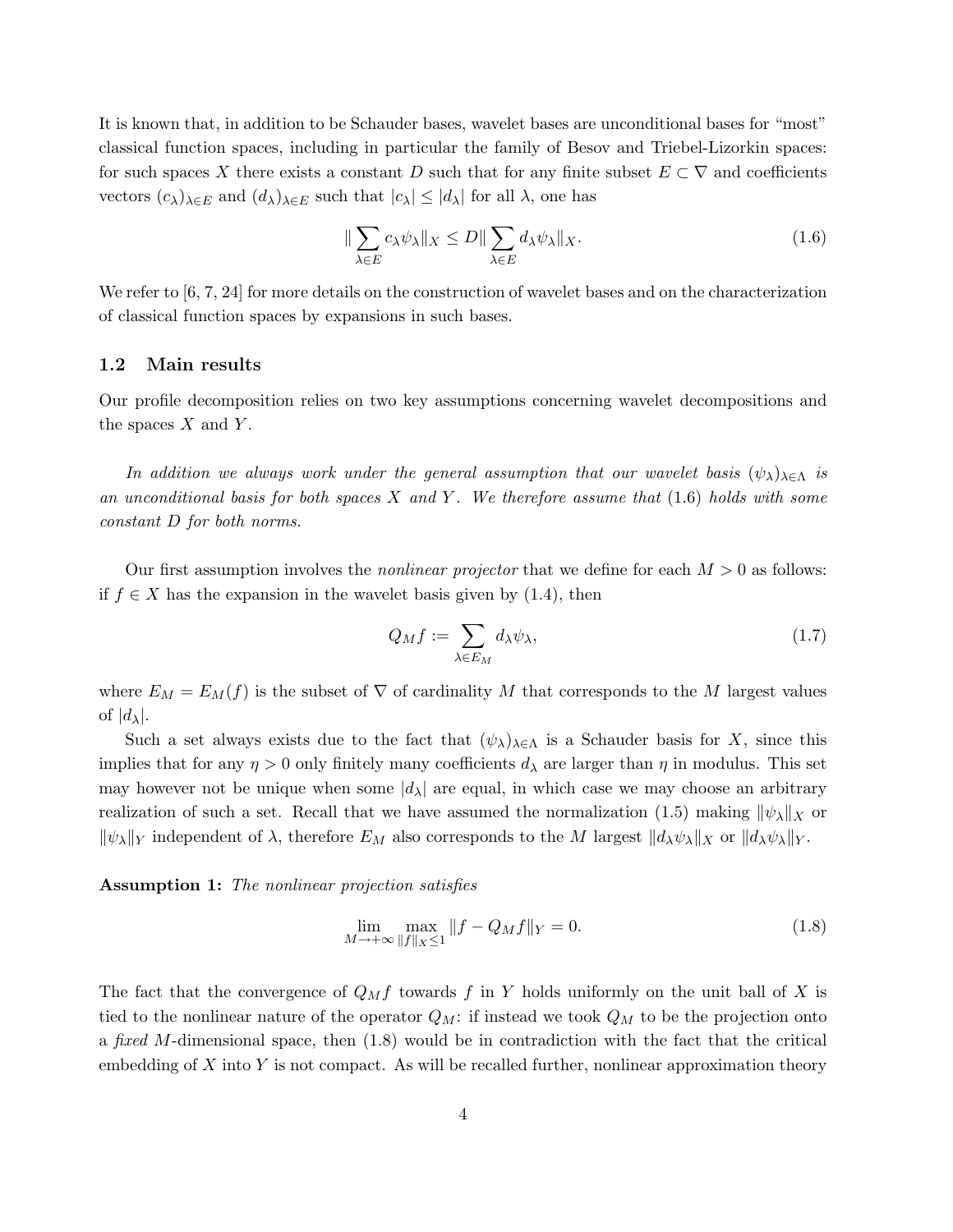actually allows for a more precise quantification of the above property in most cases of interest, through an estimate of the form

$$
\max_{\|f\|_X \le 1} \|f - Q_M f\|_Y \le CM^{-s}, \ M > 0
$$

for some  $s > 0$  and C only depending on the choice of X and Y. However, Assumption 1 alone will be sufficient for our purpose.

Our second assumption only concerns the behavior of wavelet expansions with respect to the  $X$  norm. It reflects the fact that this norm is stable with respect to certain operations such as "shifting" the indices of wavelet coefficients, as well as perturbating the value of these coefficients. This is expressed as follows.

**Assumption 2:** Consider a sequence of functions  $(f_n)_{n>0}$  which are uniformly bounded in X and may be written as

$$
f_n = \sum_{\lambda \in \nabla} c_{\lambda,n} \psi_\lambda,\tag{1.9}
$$

and such that for all  $\lambda$ , the sequence  $c_{\lambda,n}$  converges towards a finite limit  $c_{\lambda}$  as  $n \to +\infty$ . Then, the series  $\sum_{\lambda \in \nabla} c_{\lambda} \psi_{\lambda}$  converges in X with

$$
\|\sum_{\lambda \in \nabla} c_{\lambda} \psi_{\lambda}\|_{X} \le C \liminf_{n \to +\infty} \|f_n\|_{X},\tag{1.10}
$$

where  $C$  is a constant only depending on the space  $X$  and on the choice of the wavelet basis.

As will be recalled further, for practical choices of X such as Besov or Triebel-Lizorkin spaces, the  $X$  norm of a function is equivalent to the norm of its wavelet coefficients in a certain sequence space. This allows us to establish (1.10) essentially by invoking Fatou's lemma.

We are now in position to state the main theorem of this paper. For any function  $\phi$ , not necessarily a wavelet, and any scale-space index  $\lambda = (j, k)$  we use the notation

$$
\phi_{\lambda} := 2^{rj} \phi(2^j \cdot -k), \tag{1.11}
$$

for the version of  $\phi$  scaled and translated according to  $\lambda$ .

**Theorem 1.1** Assume that X and Y are two function spaces with the same scaling  $(1.3)$  and continuous embedding  $X \subset Y$ , and assume that there exists a wavelet basis  $(\psi_{\lambda})_{\lambda \in \nabla}$  which is unconditional for both X and Y, and such that Assumptions 1 and 2 hold. Let  $(u_n)_{n>0}$  be a bounded sequence in  $X$ . Then, up to subsequence extraction, there exists a family of functions  $(\phi^l)_{l>0}$  in X and sequences of scale-space indices  $(\lambda_l(n))_{n>0}$  for each  $l>0$  such that

$$
u_n = \sum_{l=1}^{L} \phi_{\lambda_l(n)}^l + r_{n,L},
$$
\n(1.12)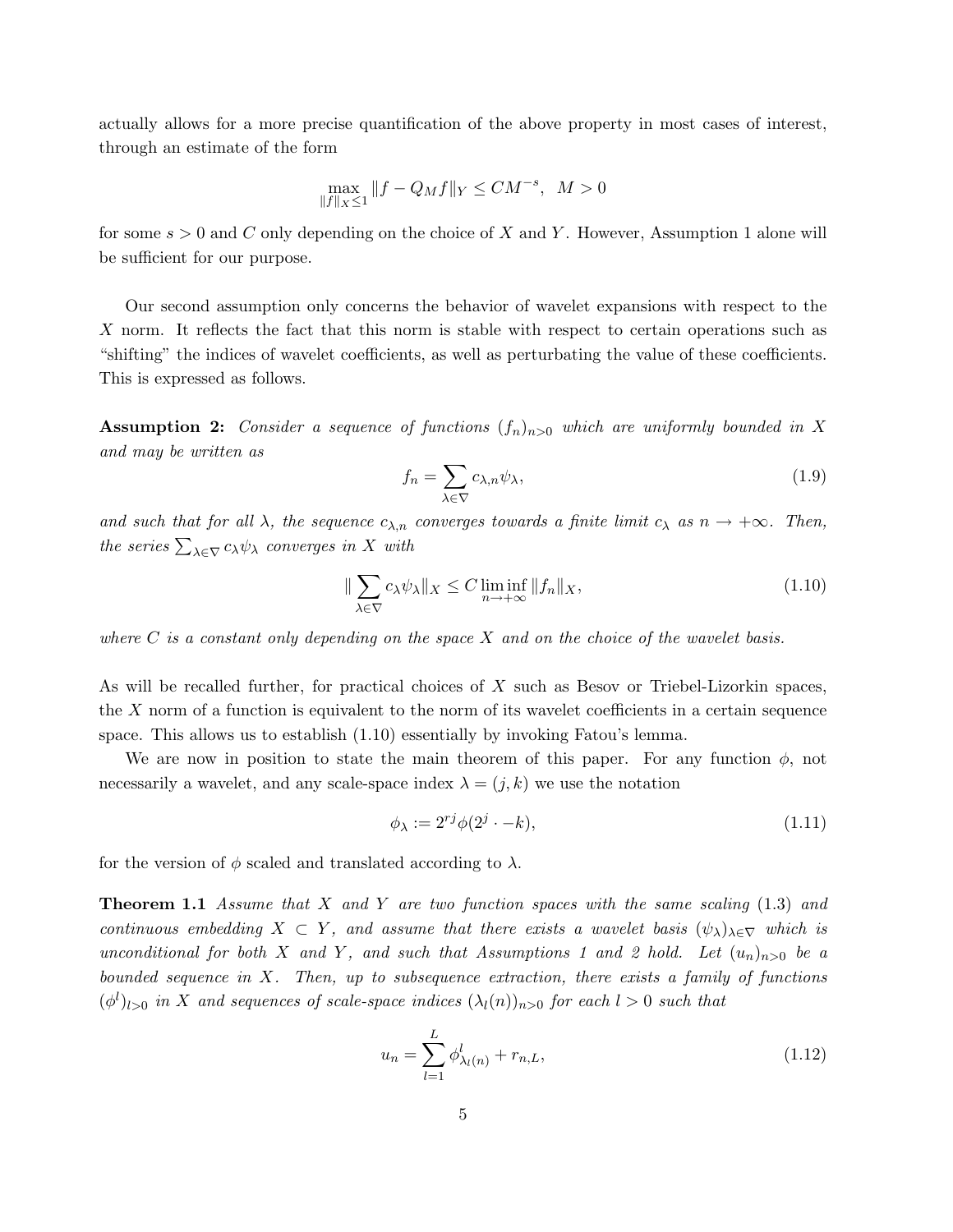where

$$
\lim_{L \to +\infty} \left( \limsup_{n \to +\infty} ||r_{n,L}||_Y \right) = 0.
$$

The decomposition (1.12) is asymptotically orthogonal in the sense that for any  $k \neq l$ ,

$$
|j(\lambda_k(n)) - j(\lambda_l(n))| \to +\infty \text{ or } |k(\lambda_k(n)) - 2^{j(\lambda_k(n)) - j(\lambda_l(n))} k(\lambda_l(n))| \to +\infty, \text{ as } n \to +\infty.
$$
 (1.13)

Moreover, we have the following for the specific case where  $X$  is a Besov or Triebel-Lizorkin space:

**Theorem 1.2** The decomposition in Theorem 1.1 is stable in the sense that, for some  $\tau = \tau(X)$ we have

$$
\|(\|\phi^l\|_X)_{l>0}\|_{\ell^{\tau}} \le CK.\tag{1.14}
$$

where  $C$  is a constant that only depends on  $X$  and on the choice of the wavelet basis and where  $K := \sup_{n>0} ||u_n||_X.$ 

**Remark 1.3** For certain sequences  $(u_n)_{n>0}$ , it is possible that for any  $L > 0$  the decomposition (1.12) only involves a finite number of profiles  $\phi^l$  for  $l = 1, \dots, L_0$ , which means that  $\phi^l = 0$  for  $l > L_0$ . Inspection of our proof shows that the theorem remains valid in such a case, in the sense that

$$
u_n = \sum_{l=1}^{L_0} \phi_{\lambda_l(n)}^l + r_n,
$$
\n(1.15)

where

$$
\lim_{n \to +\infty} ||r_n||_Y = 0.
$$

In particular, the sequence  $(u_n)_{n>0}$  is compact in Y if and only if  $\phi^l = 0$  for all  $l > 0$ .

**Remark 1.4** Inspection of our proof also shows that in Assumption 1, we may use for  $Q_M$  a more general nonlinear projector than the one obtained by taking the M largest values of  $|d_\lambda|$ . Generally speaking, we may consider a nonlinear projector  $Q_M$  that has the general form (1.7), where the sets  $E_M = E_M(f)$  of cardinality M depend on f and satisfy

$$
E_M(f) \subset E_{M+1}(f).
$$

Such a generalization appears to be useful when treating certain types of embedding, see §3.

#### 1.3 Layout

The effective construction of the decomposition is addressed in Section §2, together with the proof of Theorem 1.1.

In Section §3, we discuss examples of  $X$  and  $Y$  with critical embedding for which Assumptions 1 and 2 can be proved. This includes all previously treated cases, and many others such as the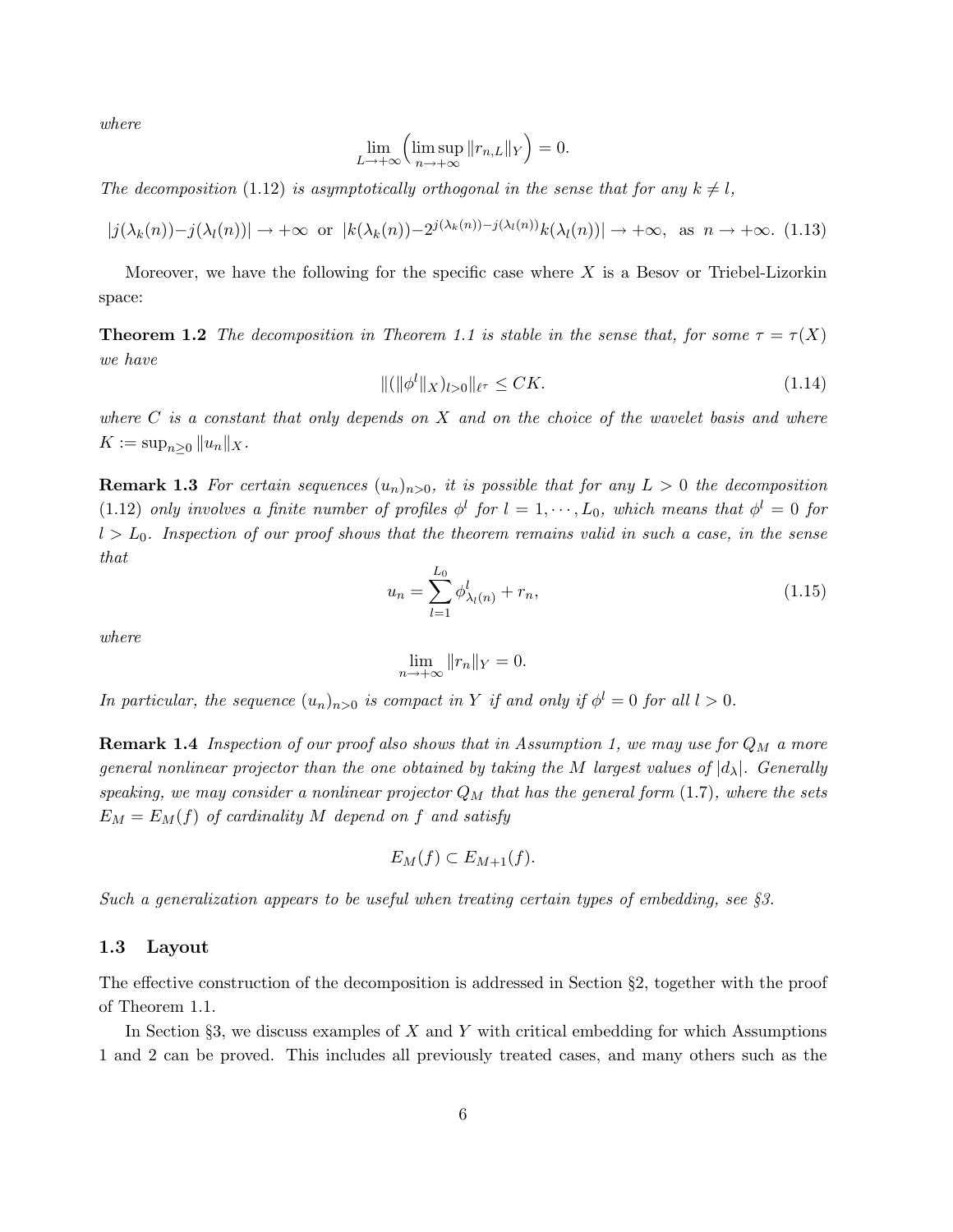embedding of Sobolev, Besov and Triebel-Lizorkin spaces into Lebesgue, Lorentz, BMO and Hölder spaces, or into other Sobolev, Besov and Triebel-Lizorkin spaces.

Finally, in §4, we prove the stability Theorem 1.2 for both setting of Besov and Triebel-Lizorkin spaces.

# 2 Construction of the decomposition and proof of Theorem 1.1

In this section, we place ourselves under the assumptions of Theorem 1.1. Let  $(u_n)_{n>0}$  be a bounded sequence in the space  $X$  and define

$$
K := \sup_{n>0} ||u_n||_X < +\infty.
$$

The decomposition construction and the proof of Theorem 1.1 proceed in several steps.

Step 1: rearrangements. We first introduce the wavelet decompositions

$$
u_n = \sum_{\lambda \in \nabla} d_{\lambda,n} \psi_\lambda.
$$
 (2.1)

For each  $n > 0$ , we consider the non-increasing rearrangement  $(d_{m,n})_{m>0}$  of  $(d_{\lambda,n})_{\lambda\in\nabla}$  according to their moduli. We may therefore write

$$
u_n = \sum_{m>0} d_{m,n} \psi_{\lambda(m,n)}.
$$
\n(2.2)

Using the nonlinear projector  $Q_M$  defined by (1.7), we further split this expansion into

$$
u_n = \sum_{m=1}^{M} d_{m,n} \psi_{\lambda(m,n)} + R_M u_n,
$$
\n(2.3)

with  $R_Mu_n = u_n - Q_Mu_n$ . Combining Assumption 1 with the boundedness of  $(u_n)_{n>0}$  in X, we infer that

$$
\lim_{M \to +\infty} \sup_{n>0} ||R_M u_n||_Y = 0. \tag{2.4}
$$

Our next observation is that if  $(\psi_{\lambda})_{\lambda \in \nabla}$  is an unconditional basis of X then the coefficients  $d_{m,n}$ are uniformly bounded: indeed, (1.6) implies that the rank one projectors

$$
P_{\mu} : f = \sum_{\lambda \in \Lambda} d_{\lambda} \psi_{\lambda} \mapsto P_{\mu} f := d_{\mu} \psi_{\mu},
$$

satisfy the uniform bound

$$
\|P_\mu\|_{X\to X}\leq D,\;\;\mu\in\nabla.
$$

Since we have assumed that our wavelets are normalized in X, for example according to  $\|\psi_\mu\|_X = 1$ for all  $\mu \in \nabla$ , we thus have

$$
\sup_{\lambda,n}|d_{\lambda,n}|=\sup_{m,n}|d_{m,n}|\leq DK.
$$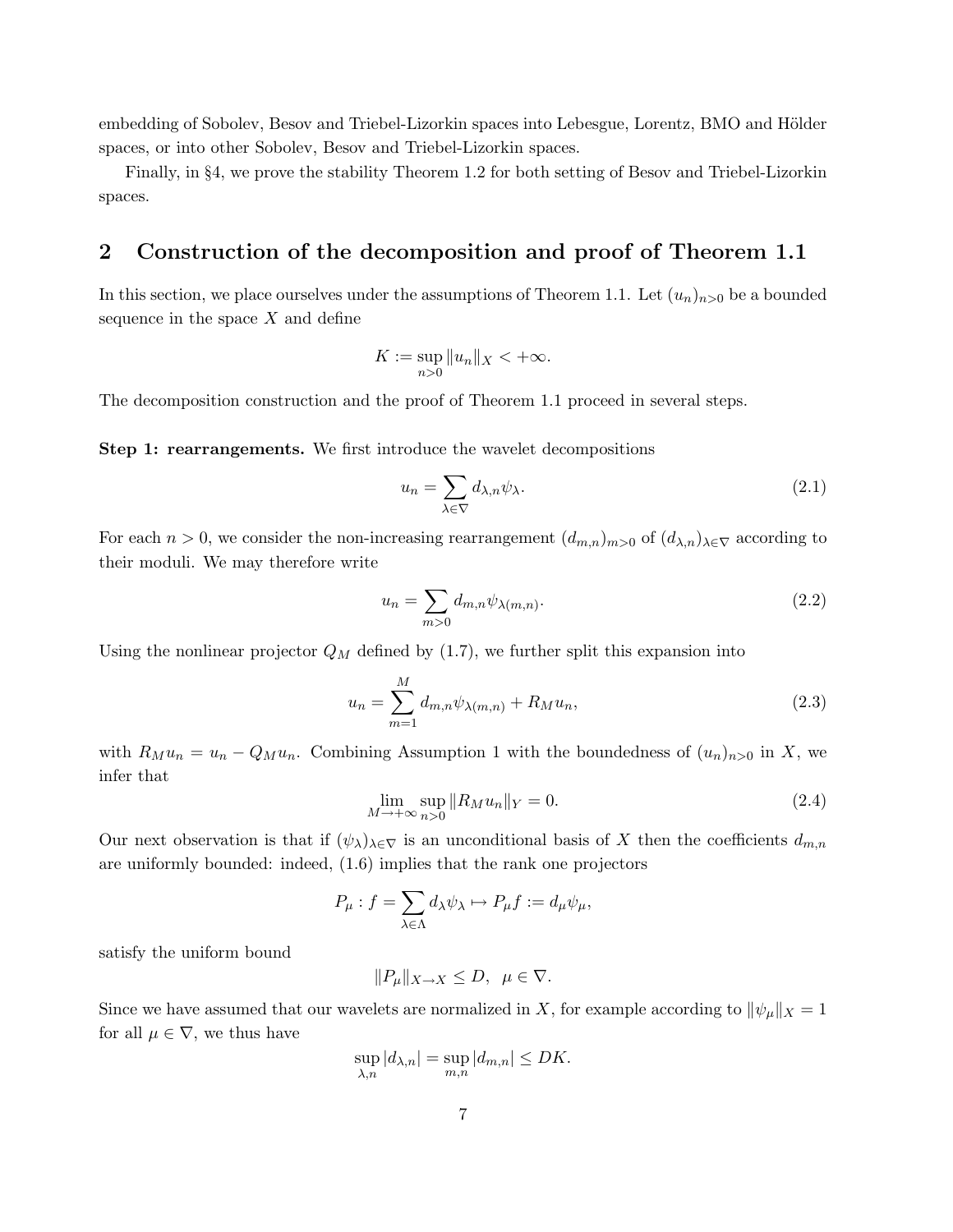Up to a diagonal subsequence extraction procedure in  $n$ , we may therefore assume that for all  $m > 0$ , the sequence  $(d_{m,n})_{n>0}$  converges towards a finite limit that depends on m,

$$
d_m = \lim_{n \to +\infty} d_{m,n}.
$$

Note that  $(|d_m|)_{m>0}$  is a non-increasing sequence since all sequences  $(|d_{m,n}|)_{m>0}$  are non-increasing. We may thus write

$$
u_n = \sum_{m=1}^{M} d_m \psi_{\lambda(m,n)} + t_{n,M},
$$

where

$$
t_{n,M} := \sum_{m=1}^{M} (d_{m,n} - d_m) \psi_{\lambda(m,n)} + R_M u_n.
$$

Step 2: construction of approximate profiles. We construct the profiles  $\phi^l$  as limit of sequences  $\phi^{l,i}$  obtained by the following algorithm. At the first iteration  $i = 1$ , we set

$$
\phi^{1,1} = d_1 \psi, \ \lambda_1(n) := \lambda(1,n), \ \varphi_1(n) := n. \tag{2.5}
$$

Assume that after iteration  $i-1$ , we have constructed  $L-1$  functions  $(\phi^{1,i}, \dots, \phi^{L-1,i})$  and scalespace index sequences  $(\lambda_1(n), \dots, \lambda_{L-1}(n))$  with  $L \leq i$ , as well as an increasing sequence of positive integers  $\varphi_{i-1}(n)$  such that

$$
\sum_{m=1}^{i-1} d_m \psi_{\lambda(m,\varphi_{i-1}(n))} = \sum_{l=1}^{L-1} \phi_{\lambda_l(\varphi_{i-1}(n))}^{l,i}.
$$

At iteration *i* we shall use the *i*-th component  $d_i\psi_{\lambda(i,\varphi_{i-1}(n))}$  to either modify one of these functions or build a new one according to the following dichotomy.

(i) First case: assume that we can extract  $\varphi_i(n)$  from  $\varphi_{i-1}(n)$  such that for  $l = 1, \dots, L-1$  at least one of the following holds:

$$
\lim_{n \to +\infty} |j(\lambda_l(\varphi_i(n))) - j(\lambda(i, \varphi_i(n)))| = +\infty,
$$
\n(2.6)

or

$$
\lim_{n \to +\infty} |k(\lambda(i, \varphi_i(n))) - 2^{j(\lambda(i, \varphi_i(n))) - j(\lambda_l(\varphi_i(n)))} k(\lambda_l(\varphi_i(n)))| = +\infty.
$$
\n(2.7)

In such a case, we create a new profile and scale-space index sequence by defining

$$
\phi^{L,i} := d_i \psi, \ \ \lambda_L(n) := \lambda(i,n),
$$

and we set  $\phi^{l,i} = \phi^{l,i-1}$  for  $l = 1, \dots, L-1$ .

(ii) Second case: assume that for some subsequence  $\varphi_i(n)$  of  $\varphi_{i-1}(n)$  and some  $l \in \{1, \dots, L-1\}$ both (2.6) and (2.7) do not hold. Then it is easy checked that  $j(\lambda_l(\varphi_i(n))) - j(\lambda(i, \varphi_i(n)))$  and  $k(\lambda(i, \varphi_i(n))) - 2^{j(\lambda(i, \varphi_i(n))) - j(\lambda_l(\varphi_i(n)))} k(\lambda_l(\varphi_i(n)))$  only take a finite number of values as n varies.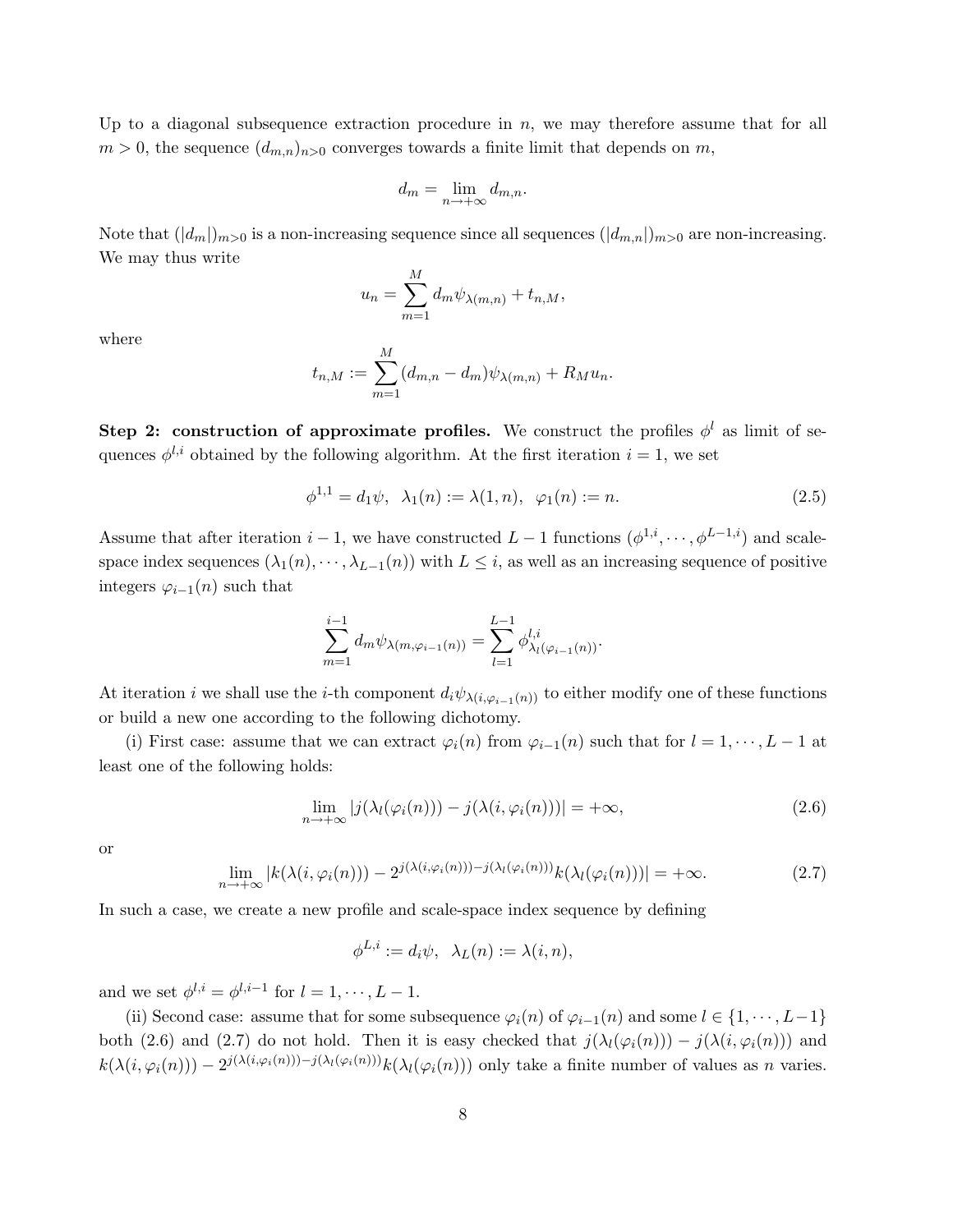Therefore, up to an additional subsequence extraction, we may assume that there exists numbers a and b such that for all  $n > 0$ ,

$$
j(\lambda(i, \varphi_i(n))) - j(\lambda_l(\varphi_i(n))) = a,
$$
\n(2.8)

and

$$
k(\lambda(i,\varphi_i(n))) - 2^{j(\lambda(i,\varphi_i(n))) - j(\lambda_l(\varphi_i(n)))} k(\lambda_l(\varphi_i(n))) = b.
$$
\n(2.9)

We then update the function  $\phi^{l,i-1}$  according to

$$
\phi^{l,i} = \phi^{l,i-1} + d_i 2^{ar} \psi(2^a \cdot -b). \tag{2.10}
$$

and  $\phi^{l',i} = \phi^{l',i-1}$  for  $l' \in \{1, \dots, L-1\}$  and  $l' \neq l$ .

From this construction, and after extracting a diagonal subsequence which eventually coincides with a subsequence of  $\varphi_i(n)$  for each i, we see that for each value of M there exists  $L = L(M) \leq M$ such that

$$
\sum_{m=1}^{M} d_m \psi_{\lambda(m,n)} = \sum_{l=1}^{L} \phi_{\lambda_l(n)}^{l,M}.
$$

More precisely, for each  $l = 1, \dots, L$ , we have

$$
\phi_{\lambda_l(n)}^{l,M} = \sum_{m \in E(l,M)} d_m \psi_{\lambda(m,n)},
$$

where the sets  $E(l, M)$  for  $i = 1, \dots, L$  constitute a disjoint partition of  $\{1, \dots, M\}$ . Note that  $E(l, M) \subset E(l, M + 1)$  with  $\#(E(l, M + 1)) \leq \#(E(l, M)) + 1$ . Similarly, the number of profiles  $L(M)$  grows at most by 1 as we move from M to  $M + 1$ . As explained in Remark 1.2, it is possible that  $L(M)$  terminates at some maximal value  $L_0$ . Finally, note that for any  $m, m' \in E_{l,M}$  we have that

$$
j(\lambda(m,n)) - j(\lambda(m',n)) = a(m,m'),\tag{2.11}
$$

and

$$
k(\lambda(m,n)) - 2^{j(\lambda(m,n)) - j(\lambda(m',n))} k(\lambda(m',n)) = b(m,m'),
$$
\n(2.12)

where  $a(m, m')$  and  $b(m, m')$  do not depend on n.

Step 3: construction of the exact profiles. We now want to define the functions  $\phi^l$  as the limits in X of  $\phi^{l,M}$  as  $M \to +\infty$ . For this purpose, we shall make use of Assumption 2, combined with the scaling property (1.3) of the X norm and the fact that  $(\psi_{\lambda})_{\lambda \in \nabla}$  is an unconditional basis. For some fixed l and M such that  $l \leq L(M)$ , let us define the functions

$$
g^{l,M} := \sum_{m \in E(l,M)} d_m \psi_{\lambda(m)},
$$
  

$$
f^{l,M,n} := \sum_{m \in E(l,M)} d_{m,n} \psi_{\lambda(m)},
$$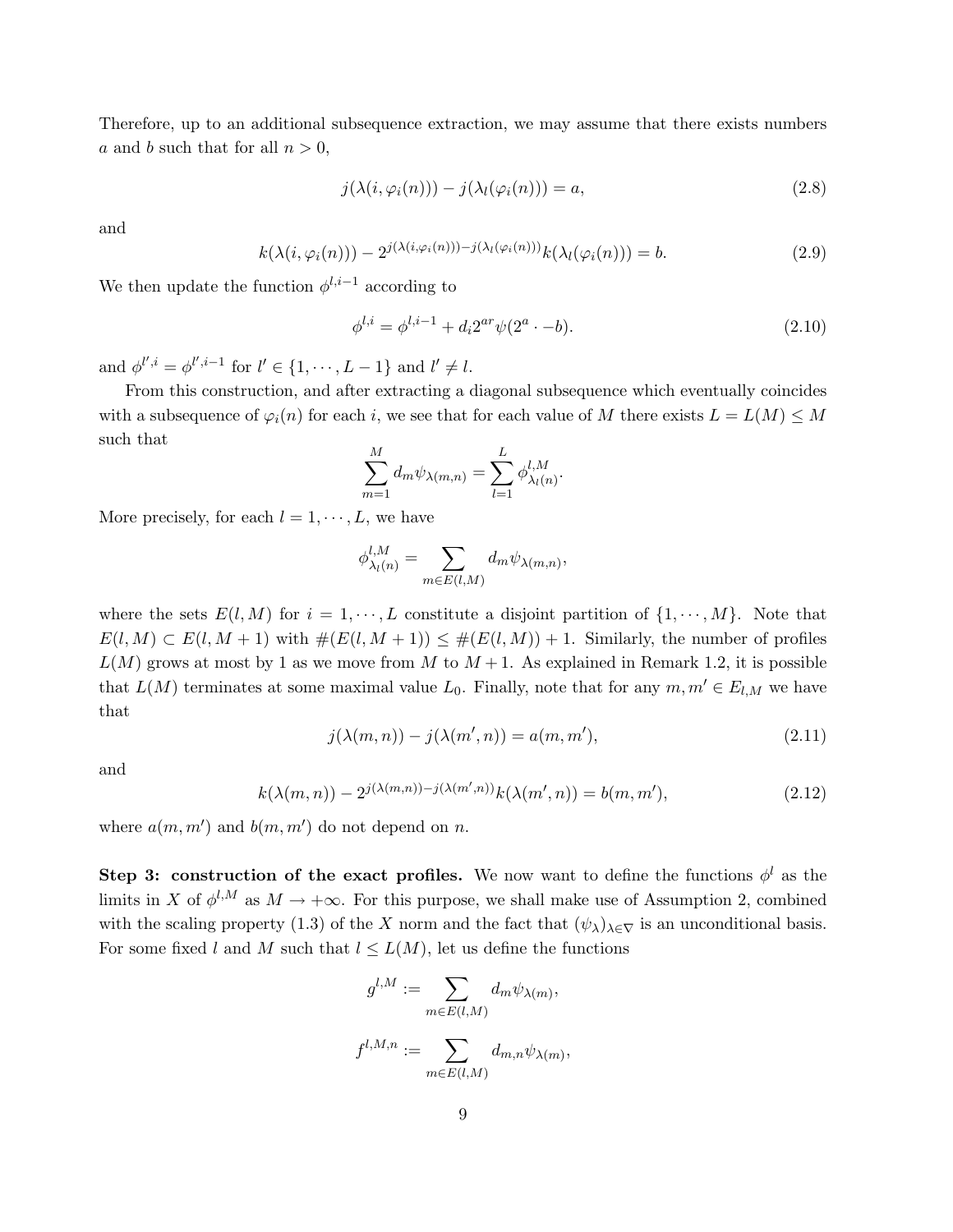with  $\lambda(m) := \lambda(m, 1)$ . From the scaling property (1.3) and the properties (2.11) and (2.12), we find that

$$
||f^{l,M,n}||_X = ||\sum_{m \in E(l,M)} d_{m,n} \psi_{\lambda(m,n)}||_X.
$$

Since  $\sum_{m\in E(l,M)} d_{m,n}\psi_{\lambda(m,n)}$  is a part of the expansion of  $u_n$ , we thus find that

$$
||f^{l,M,n}||_X \le DK,
$$

where D is the constant in (1.6) and  $K := \sup_{n>0} ||u_n||_X$ . Invoking Assumption 2, we therefore find that  $g^{l,M}$  converges in X towards a limit  $g^l$  as  $M \to +\infty$ . We finally notice that, by construction, the  $g^{l,M}$  are rescaled versions of the  $\phi^{l,M}$ : there exists  $A > 0$  and  $B \in \mathbb{R}^d$  such that

$$
\phi^{l,M} = 2^{Ar} g^{l,M} (2^A \cdot -B).
$$

By (1.3), we therefore conclude that  $\phi^{l,M}$  converges in X towards a limit  $\phi^l := 2^{Ar} g^l(2^A \cdot -B)$  as  $M \to +\infty$ .

Step 4: conclusion of the proof. For any given  $L > 0$ , we may write

$$
u_n = \sum_{l=1}^L \phi_{\lambda_l(n)}^l + r_{n,L},
$$

where, for any value of M such that  $L \leq L(M)$ , the remainder  $r_{n,L}$  may be decomposed into

$$
\sum_{l=1}^{L} (\phi_{\lambda_l(n)}^{l,M} - \phi_{\lambda_l(n)}^l) + \sum_{l=1}^{L} \sum_{m \in E(l,M)} (d_{m,n} - d_m) \psi_{\lambda(m,n)} + \sum_{l=L+1}^{L(M)} \sum_{m \in E(l,M)} d_{m,n} \psi_{\lambda(m,n)} + R_M u_n. (2.13)
$$

Note that each of these terms depend on the chosen value of  $M$  but their sum  $r_{n,L}$  is actually independent of  $M$ . We rewrite this decomposition as

$$
r_{n,L} = r_1(n, L, M) + r_2(n, L, M),
$$

where  $r_1$  and  $r_2$  stand for the first and last two terms in (2.13), respectively. By construction, all values of m which appear in the third term of  $(2.13)$  are between  $L + 1$  and M. Therefore the last two terms in (2.13) may be viewed as a partial sum of

$$
R_L u_n = \sum_{m>L} d_{m,n} \psi_{\lambda(m,n)}.
$$

Since we have assumed that  $(\psi_{\lambda})_{\lambda \in \nabla}$  is an unconditional basis for Y, we may therefore write

$$
||r_2(n, L, M)||_Y \le D||R_L u_n||_Y.
$$

According to Assumption 1, which is expressed by  $(2.4)$ , the right hand side converges to 0 as  $L \rightarrow +\infty$  uniformly in n and therefore

$$
\lim_{L \to +\infty} \sup_{n,M} ||r_2(n, L, M)||_Y = 0.
$$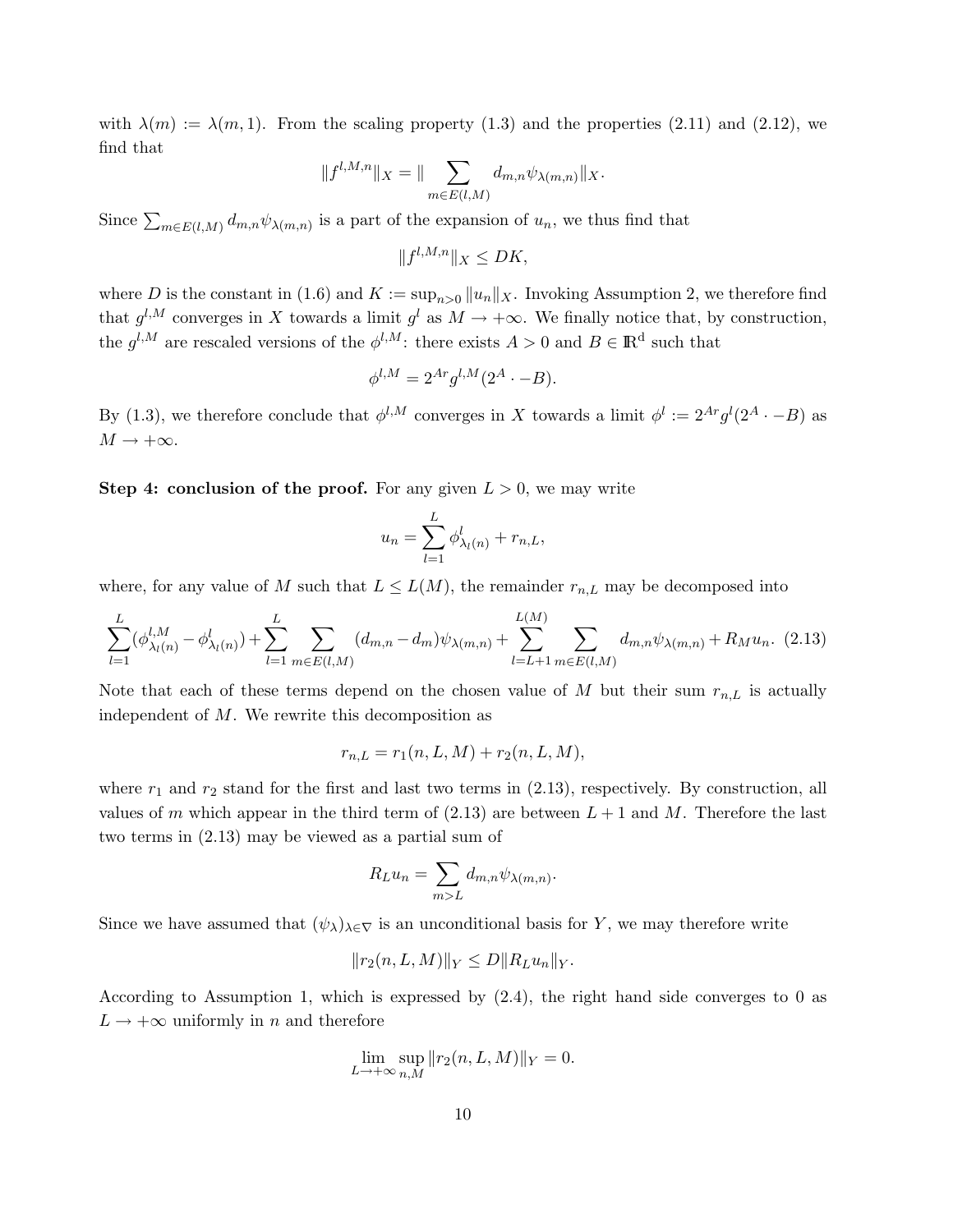We now consider the first two terms in(2.13). For the first term, we have

$$
\left\| \sum_{l=1}^{L} (\phi_{\lambda_l(n)}^{l,M} - \phi_{\lambda_l(n)}^{l}) \right\|_X \le \sum_{l=1}^{L} \|\phi_{\lambda_l(n)}^{l,M} - \phi_{\lambda_l(n)}^{l}\|_X = \sum_{l=1}^{L} \|\phi^{l,M} - \phi^{l}\|_X.
$$

Therefore, for any fixed L, this term goes to 0 in X as  $M \to +\infty$ . For the second term, we first notice that for any fixed L and M such that  $L \leq L(M)$ , all values of m which appear in this term are less or equal to M. Since we have assumed that  $(\psi_{\lambda})_{\lambda \in \nabla}$  is an unconditional basis for X, it follows that

$$
\left\| \sum_{l=1}^{L} \sum_{m \in E(l,M)} (d_{m,n} - d_m) \psi_{\lambda(m,n)} \right\|_{X} \le D \left\| \sum_{m=1}^{M} (d_{m,n} - d_m) \psi_{\lambda(m,n)} \right\|_{X} \le CD \sum_{m=1}^{M} |d_{m,n} - d_m|,
$$

where  $C = ||\psi||_X = ||\psi_{\lambda}||_X$  for all  $\lambda \in \nabla$ . Therefore for any any fixed L and M such that  $L \leq L(M)$ , this term goes to 0 in X as  $n \to +\infty$ . Combining these observations, we find that for any fixed L and any  $\varepsilon > 0$ , there exists M and  $n_0$  such that for all  $n \geq n_0$ ,

$$
||r_1(n, L, M)||_X \le \varepsilon.
$$

By continuous embedding, the same holds for  $||r_1(n, L, M)||_Y$ . Since M was arbitrary in the decomposition (2.13) of  $r_{n,L}$ , we obtain that

$$
\lim_{L \to +\infty} \left( \limsup_{n \to +\infty} ||r_{n,L}||_Y \right) = 0,
$$

which concludes the proof of the theorem.

## 3 Examples

Our main result applies to a large range of critical embedding. Specifically, we consider

- (i) For the space X: spaces of Besov type  $\dot{B}_{p,q}^s$  or Triebel-Lizorkin type  $\dot{F}_{p,q}^s$  with  $1 \leq p < \infty$ and  $1 \leq a \leq \infty$ .
- (ii) For the space Y: spaces of Besov type  $\dot{B}^t_{q,b}$ , Triebel-Lizorkin type  $\dot{F}^t_{q,b}$ , Lebesgue type  $L^q$ , Lorentz type  $L^{q,b}$ , and the space  $BMO$ , with  $1 \leq q \leq \infty$  and  $1 \leq b \leq \infty$ .

Note that Lebesgue spaces may be thought of as a particular case of Triebel-Lizorkin spaces since  $L^q = \dot{F}_{q,2}^0$ , yet we treat them separetely since several results that we invoke further have been proved in an isolated manner for the specific case of Lebesgue spaces.

The critical embedding for such spaces imposes that  $t < s$  together with the scaling

$$
r = \frac{d}{p} - s = \frac{d}{q} - t,\tag{3.1}
$$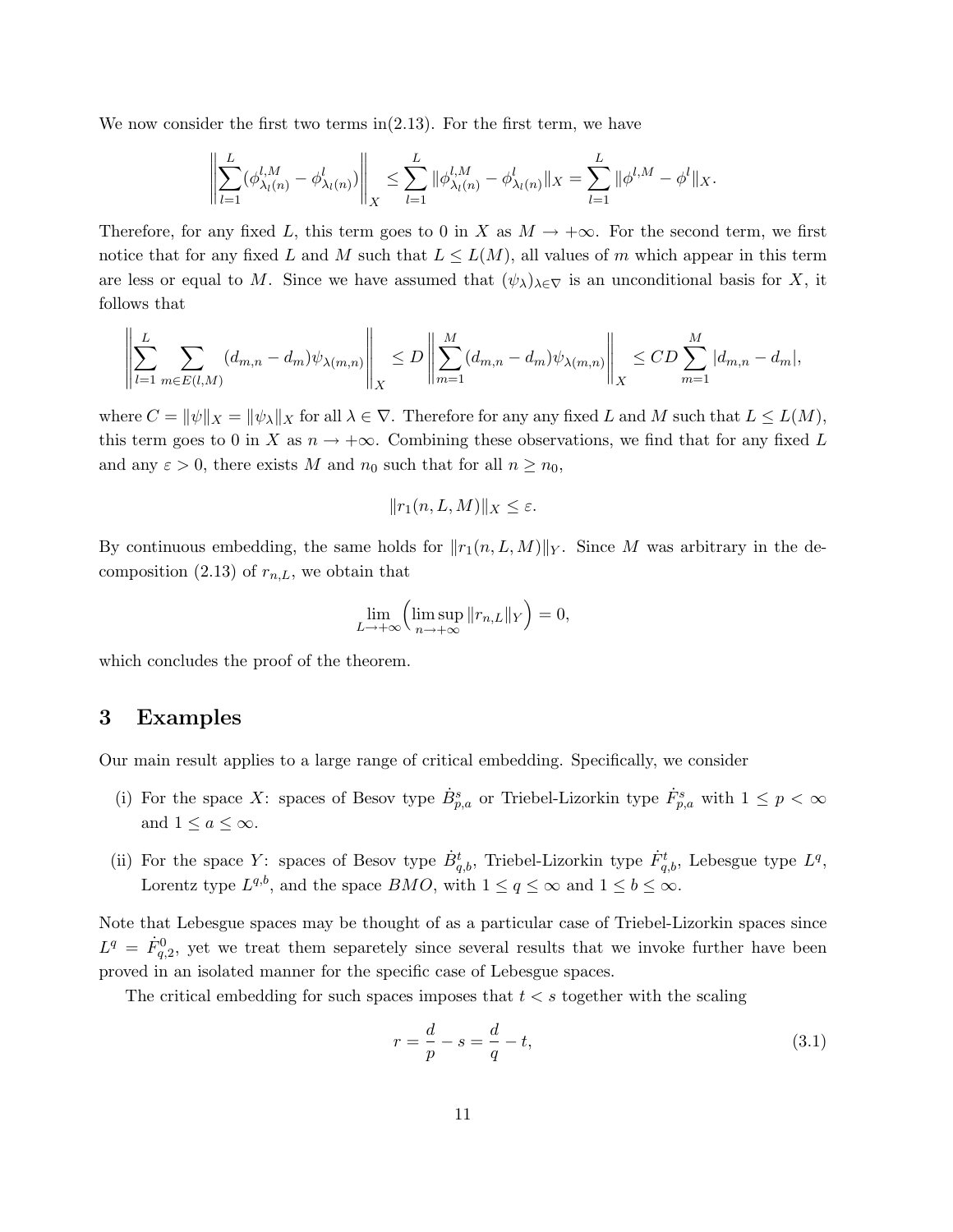where  $t = 0$  if Y is of Lebesgue or Lorentz type, and  $t = 0$  and  $q = \infty$  if  $Y = BMO$ . It also imposes some relations between the fine tuning indices a and b. For example for  $s > 0$  and p, q such that  $\frac{d}{p}-s=\frac{d}{q}$  $\frac{d}{q}$ , the space  $\dot{B}^s_{p,q}$  embeds continuously into  $L^{q,b}$  if  $b \geq a$ .

Note that for non integer  $t > 0$  the Hölder space  $\dot{C}^t$  coincides with the Besov space  $\dot{B}^t_{\infty,\infty}$ , and that for all integer  $m \geq 0$ , the Sobolev space  $\dot{W}^{m,p}$  coincides with the Triebel-Lizorkin space  $\dot{F}_{p,2}^m$  when  $1 < p < \infty$ . In particular  $L^p = \dot{F}_{p,2}^0$  for  $1 < p < \infty$ . For  $p = 1$ , it is known that  $\dot{F}_{1,2}^0$ coincides with the Hardy space  $\mathcal{H}^1$  which is a closed subspace of  $L^1$ . We refer to [1] and [29] for an introduction to all such spaces.

It is known that properly constructed wavelet bases are unconditional for all such spaces, see in particular [24]. In addition, Besov and Triebel-Lizorkin spaces, as well as BMO, may be characterized by simple properties on wavelet coefficients. More precisely, for  $f = \sum_{\lambda \in \nabla} d_{\lambda} \psi_{\lambda}$  and wavelets normalized according to  $(1.5)$  with r given by  $(3.1)$ , we have the following norm equivalences (see  $[6, 7, 24]$ :

(i) For Besov spaces,

$$
||f||_{\dot{B}^t_{q,b}} \sim \left(\sum_{j\in\mathbb{Z}}\left(\sum_{|\lambda|=j}|d_{\lambda}|^{q}\right)^{b/q}\right)^{1/b},\tag{3.2}
$$

with the standard modification when  $q = \infty$  or  $b = \infty$ .

(ii) For Triebel-Lizorkin spaces,

$$
||f||_{\dot{F}^t_{q,b}} \sim \left\| \left( \sum_{\lambda \in \nabla} |d_{\lambda} \chi_{\lambda}|^{b} \right)^{1/b} \right\|_{L^q}, \tag{3.3}
$$

where  $\chi_{\lambda} = 2^{dj/q} \chi(2^{j} \cdot -k)$  with  $\chi = \chi_{[0,1]^d}$  for  $\lambda \sim (j,k)$ . When  $b = \infty$ ,  $\left(\sum_{\lambda \in \nabla} |d_{\lambda} \chi_{\lambda}|^{b}\right)^{1/b}$ should be replaced by  $\sup_{j\in\mathbb{Z}}\sum_{|\lambda|=j}|d_{\lambda}\chi_{\lambda}|.$ 

(iii) For  $BMO$ ,

$$
||f||_{BMO} \sim \max_{\lambda \in \nabla} \left( 2^{d|\lambda|} \sum_{\mu \subset \lambda} |d_{\mu}|^2 2^{-d|\mu|} \right)^{1/2},\tag{3.4}
$$

where by definition  $\mu \subset \lambda$  means that  $2^{-j(\mu)}([0,1]^d + k(\mu)) \subset 2^{-j(\lambda)}([0,1]^d + k(\lambda)).$ 

Note that due to the discretization of the scale-space index  $d<sub>\lambda</sub>$ , the above equivalent norms do not exactly satisfy the scaling relation (1.3). These norm equivalences readily imply that  $(\psi_{\lambda})_{\lambda \in \Lambda}$  is an unconditional basis for such spaces. Note that there exists no simple wavelet characterization of Lorentz spaces  $L^{q,b}$  when  $b \neq q$ . However the unconditionality of  $(\psi_{\lambda})_{\lambda \in \Lambda}$  in such spaces follows by interpolation of Lebesgue spaces for any  $1 < b, q < \infty$ .

We now need to discuss the validity of Assumptions 1 and 2, for such choices of spaces. We first discuss Assumption 2 which is only concerned with the space  $X$ . Since we assumed here that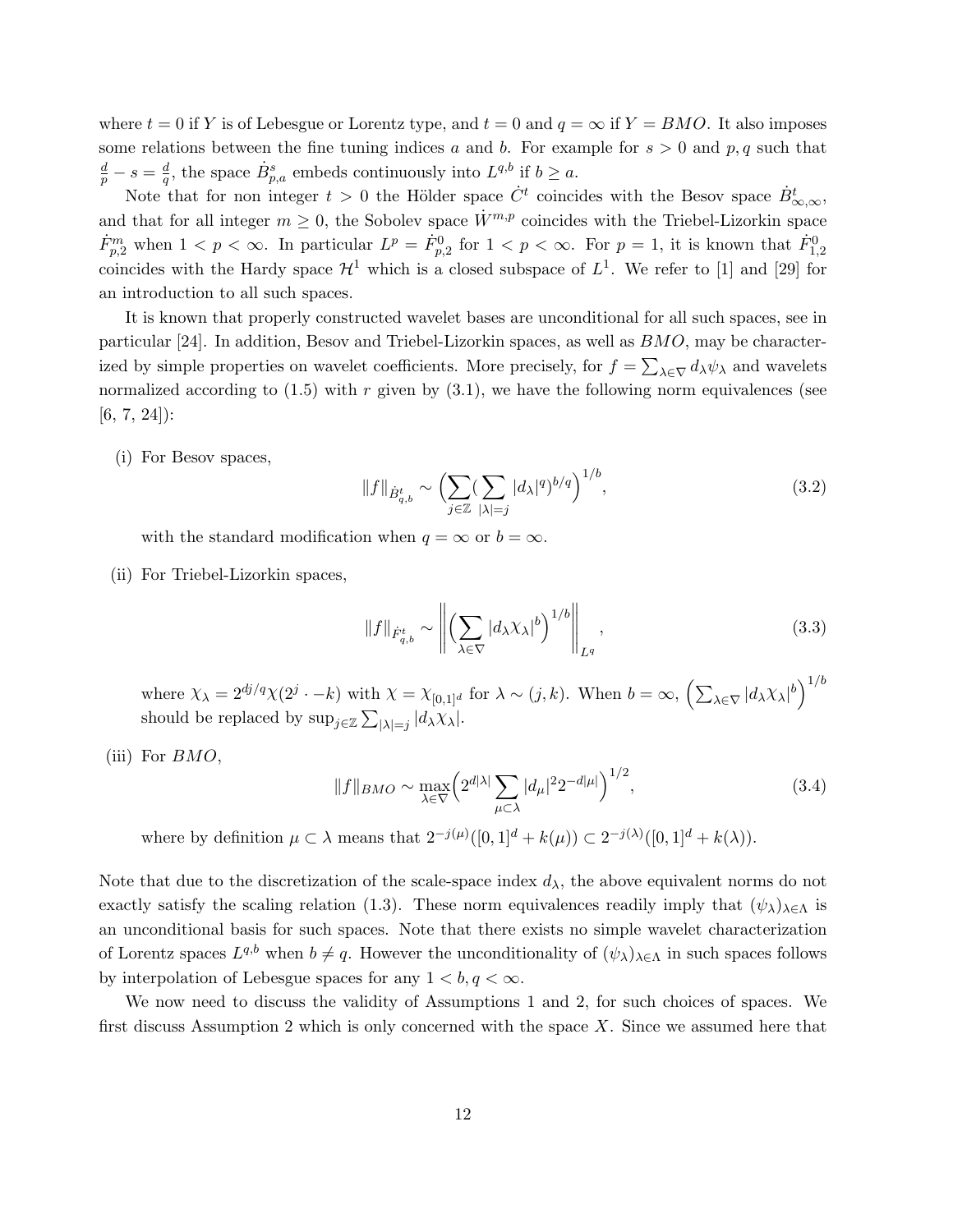X is of Besov type  $\dot{B}_{p,a}^s$  or Triebel-Lizorkin type  $\dot{F}_{p,a}^s$ , we may use equivalent norms given by  $(3.2)$ and (3.3). Therefore, the X norm of  $f_n = \sum_{\lambda \in \nabla} c_{\lambda,n} \psi_\lambda$  is either equivalent to

$$
\left(\sum_{j\in\mathbb{Z}}\left(\sum_{|\lambda|=j}|c_{\lambda,n}|^{p}\right)^{a/p}\right)^{1/a},\
$$

$$
\left\|\left(\sum_{\lambda\in\nabla}|c_{\lambda,n}\chi_{\lambda}|^{a}\right)^{1/a}\right\|_{L^{p}}.
$$

or

In both cases, we may invoke Fatou's lemma to conclude that for the limit sequence  $(c_{\lambda})$ , we have

$$
\left(\sum_{j\in\mathbb{Z}}\left(\sum_{|\lambda|=j}|c_{\lambda}|^{p}\right)^{a/p}\right)^{1/a}\leq \liminf_{n\to+\infty}\left(\sum_{j\in\mathbb{Z}}\left(\sum_{|\lambda|=j}|c_{\lambda,n}|^{p}\right)^{a/p}\right)^{1/a},
$$

and

$$
\left\| \left( \sum_{\lambda \in \nabla} |c_{\lambda} \chi_{\lambda}|^{a} \right)^{1/a} \right\|_{L^{p}} \le \liminf_{n \to +\infty} \left\| \left( \sum_{\lambda \in \nabla} |c_{\lambda,n} \chi_{\lambda}|^{a} \right)^{1/a} \right\|_{L^{p}}
$$

.

Therefore, Assumption 2 holds for all Besov and Triebel-Lizorkin spaces.

We next discuss Assumption 1, for some specific examples of pairs  $X$  and  $Y$  which satisfy the critical embedding property. The study of the nonlinear projector  $Q_M$  is an important chapter of approximation theory. The process of approximating a function

$$
f=\sum_{\lambda\in\nabla}d_\lambda\psi_\lambda,
$$

by a function of the form

$$
\sum_{\lambda \in E_M} c_{\lambda} \psi_{\lambda},
$$

with  $\#(E_M) \leq M$  is sometimes called *best M-term approximation*, and has been studied extensively. The most natural choice is to take for  $E_M$  the indices corresponding to the largest coefficients  $|d_\lambda|$ and to set  $c_{\lambda} = d_{\lambda}$ , which corresponds to our definition of  $Q_M$ . However as already mentioned in Remark 1.4, other more relevant choices could be used if necessary for proving the validity of Assumption 1 for certain pairs  $(X, Y)$  and a specific instance will be mentioned below.

The study of the convergence of  $Q_Mf$  towards f is particularly elementary in the case where  $X = \dot{B}_{p,p}^s$  and  $Y = \dot{B}_{q,q}^t$ , with  $\frac{1}{p} - \frac{1}{q} = \frac{s-t}{d}$  $\frac{-t}{d}$ . Indeed, according to (3.2), we have for such spaces

$$
||f||_{\dot{B}^s_{p,p}} \sim ||(d_\lambda)_{\lambda \in \nabla}||_{\ell^p} \text{ and } ||f||_{\dot{B}^t_{q,q}} \sim ||(d_\lambda)_{\lambda \in \nabla}||_{\ell^q},
$$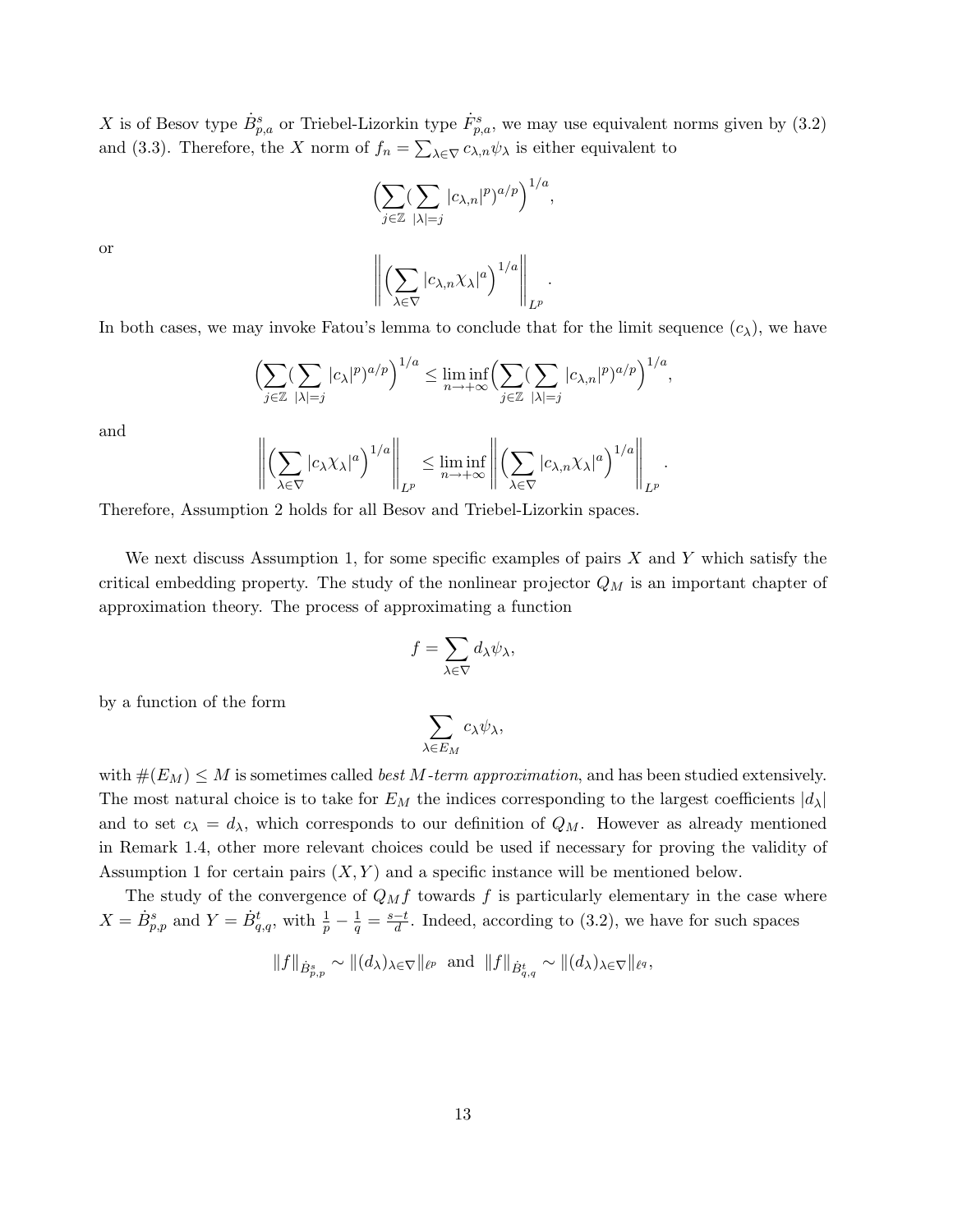and therefore for any  $f \in X$ , using the decreasing rearrangement  $(d_m)_{m>0}$  of the  $|d_\lambda|$ , we obtain

$$
\|f - Q_M f\|_{\dot{B}^t_{q,q}} \sim \left(\sum_{\lambda \notin E_M} |d_\lambda|^q\right)^{1/q}
$$
  
\n
$$
= \left(\sum_{m>M} |d_m|^q\right)^{1/q}
$$
  
\n
$$
\leq |d_M|^{1-p/q} \left(\sum_{m>M} |d_m|^p\right)^{1/q}
$$
  
\n
$$
\leq \left(M^{-1} \sum_{m=1}^M |d_m|^p\right)^{1/p-1/q} \left(\sum_{m>M} |d_m|^p\right)^{1/q}
$$
  
\n
$$
\leq M^{-(1/p-1/q)} \left(\sum_{m>0} |d_m|^p\right)^{1/p}
$$
  
\n
$$
\leq M^{-\frac{s-t}{d}} \|(d_\lambda)_{\lambda \in \nabla} \|_{\ell^p} \sim M^{-\frac{s-t}{d}} \|f\|_{\dot{B}^s_{p,p}}.
$$

We have thus proved that

$$
\sup_{\|f\|_{\dot{B}^s_{p,p}} \le 1} \|f - Q_M f\|_{\dot{B}^t_{q,q}} \le CM^{-\sigma}, \ \ \sigma := \frac{s-t}{d} > 0,
$$
\n(3.5)

which shows that Assumption 1 holds in such a case.

For other choices of X and Y, the study of best  $M$ -term approximation is more involved and we just describe the available results without proof.

The case of the embedding of the Besov space  $X = \dot{B}_{p,p}^s$  into the Lebesgue space  $Y = L^q$ , with  $q < \infty$  and  $\frac{1}{p} - \frac{1}{q} = \frac{s}{d} > 0$  has first been treated in [9] - see also [6] and [8] - where it was proved that

$$
\sup_{\|f\|_{\dot{B}^s_{p,p}} \le 1} \|f - Q_M f\|_{L^q} \le CM^{-\sigma}, \ \ \sigma := \frac{s}{d} > 0. \tag{3.6}
$$

Therefore Assumption 1 also holds in such a case. Note that when  $q \leq 2$ , one has continuous embedding of  $\dot{B}^0_{q,q}$  in  $L^q$  and therefore (3.6) may be viewed as a consequence of (3.5), however this is no more the case when  $2 \leq q < \infty$ , yet (3.6) still holds.

A finer result, that may be obtained by interpolation techniques, states that, with the same relations between p and q, the Besov space  $\dot{B}_{p,q}^s$  - which is strictly larger than  $\dot{B}_{p,p}^s$  is continuously embedded in  $L^q$ , and one may therefore ask if Assumption 1 is still valid in such a case. A positive answer was given in [19] for the more general embedding of  $X = \dot{B}_{p,q}^s$  into  $Y = \dot{F}_{q,b}^t$  with  $\frac{1}{p} - \frac{1}{q} = \frac{s-t}{d}$  $\frac{-t}{d}$ , where  $b \in ]0, \infty]$  is arbitrary: we have the convergence estimate

$$
\sup_{\|f\|_{\dot{B}^s_{p,q}} \le 1} \|f - Q_M f\|_{\dot{F}^t_{q,b}} \le CM^{-\sigma}, \ \ \sigma := \frac{s-t}{d} > 0,
$$
\n(3.7)

and therefore Assumption 1 is again valid. Note that  $L^q = \dot{F}_{q,2}^0$  is a particular case.

For Besov spaces, the critical embedding of  $X = \dot{B}_{p,a}^s$  into  $Y = \dot{B}_{q,b}^t$  with  $\frac{1}{p} - \frac{1}{q} = \frac{s-t}{d}$  $\frac{-t}{d}$  is known to hold whenever  $a \leq b$  (it is an immediate consequence of the norm equivalence (3.2)). The study of best  $M$ -term approximation in this context was done in [19], where the following result was proved: there exists a nonlinear projector  $Q_M$  of the form (1.7), such that when  $\frac{1}{a} - \frac{1}{b} \ge \frac{s-t}{d}$  $\frac{-t}{d}$ , one has

$$
\sup_{\|f\|_{\dot{B}^s_{p,a}} \le 1} \|f - Q_M f\|_{\dot{B}^t_{q,b}} \le CM^{-\sigma}, \ \ \sigma := \frac{s-t}{d} > 0. \tag{3.8}
$$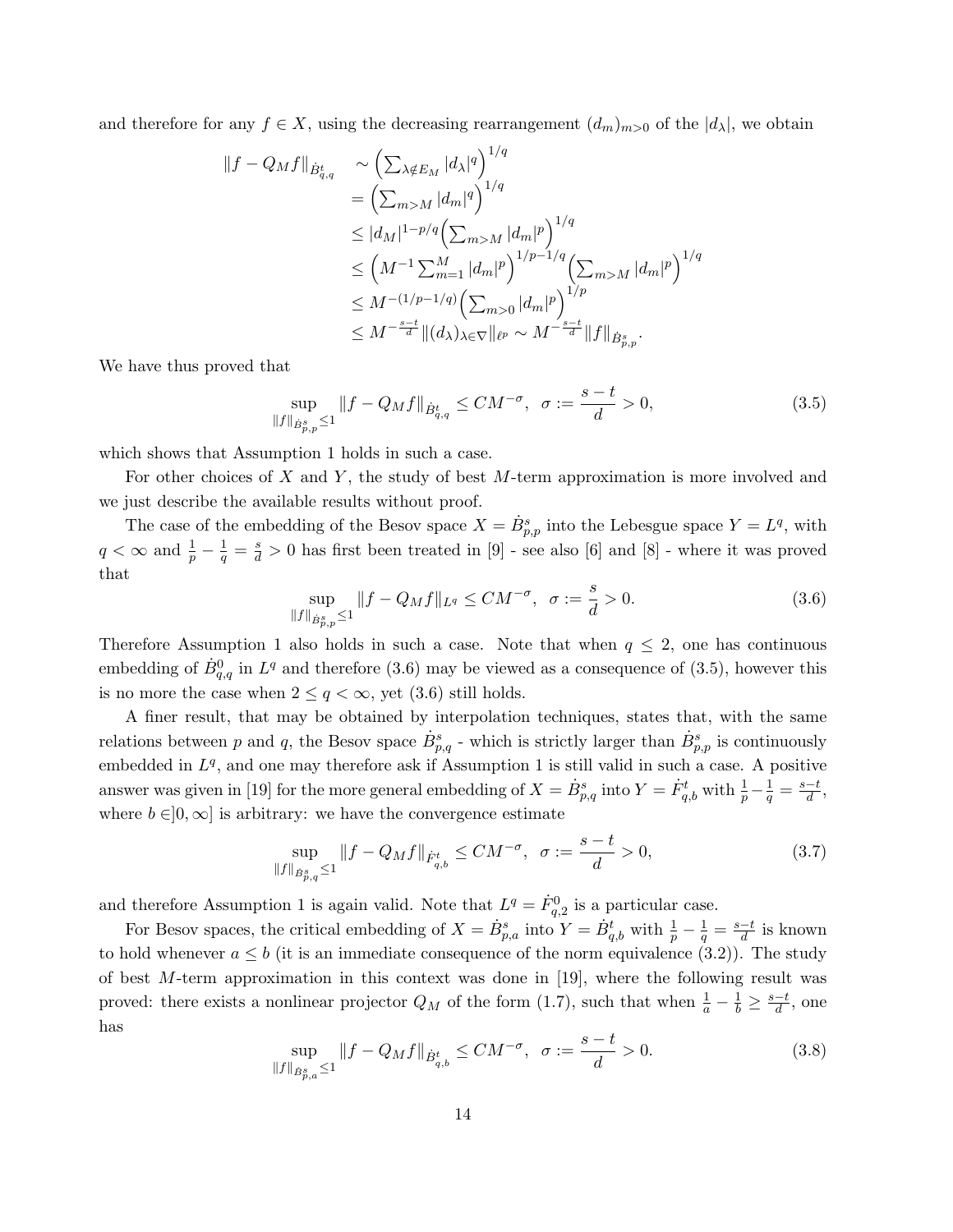The set  $E_M(f)$  used in the definition of  $Q_M$  is however not generally based on picking the M largest  $|d_{\lambda}|$ , which is not a problem for our purposes as already mentioned in Remark 1.4. Therefore, Assumption 1 is valid for such pairs.

In this last example, the restriction  $\frac{1}{a} - \frac{1}{b} \geq \frac{s-t}{d}$  $\frac{-t}{d}$  is stronger than  $a \leq b$  which is sufficient for the critical embedding. However, we may still obtain the validity of Assumption 1 when  $a < b$ by a general trick which we shall re-use further: introduce an auxiliary space Z with continuous embedding

$$
X \subset Z \subset Y,\tag{3.9}
$$

such that Assumption 1 either holds for the embedding between  $X$  and  $Z$ , or between  $Z$  and  $Y$ , which immediately implies the validity of Assumption 1 between  $X$  and  $Y$ . In the present case we take

$$
Z=\dot{B}_{\tilde{p},a}^{\tilde{s}}~~\text{with}~~t<\tilde{s}
$$

The continuous embeddings (3.9) clearly hold. In addition, when  $\tilde{s}$  sufficiently close to t, we have that  $\frac{1}{a} - \frac{1}{b} \geq \frac{\tilde{s}-t}{d}$  $\frac{-t}{d}$ , so that Assumption 1 is valid for the pair  $(Z, Y)$  according to  $(3.8)$ , and thus also for  $(X, Y)$ .

**Remark 3.1** It is not difficult to check that Assumption 1 does not hold for the embedding of  $X = \dot{B}_{p,a}^s$  into  $Y = \dot{B}_{q,a}^t$ , and we also conjecture that the profile decomposition does not generally exist for such an embedding. As an example, consider  $a = \infty$ , and a sequence  $(u_n)_{n>0}$  obtained by piling up one wavelet at each scale  $j = 0, \dots, n$  at position  $k = 0$ :

$$
u_n = \sum_{j=0}^n 2^{rj} \psi(2^j \cdot).
$$

All wavelets in  $u_n$  contribute equally to the X and Y norm (which is equivalent to the supremum of the coefficients, equal to 1) and the extraction of profiles with asymptotically orthogonal scale-space localization seems impossible.

The above trick based on the intermediate space Z may be used to prove Assumption 1 for other types of critical embeddings:

• Embedding of Besov spaces into  $BMO$ :

$$
\dot{B}^s_{p,p} \subset BMO, \ \ s = \frac{d}{p} > 0,
$$

which includes as a particular case the well known embedding  $\dot{H}^{d/2} \subset BMO$ , and may be easily proved from the wavelet characterization (3.2) and (3.4). Choosing  $Z = \dot{B}_{\tilde{p},\tilde{p}}^{\tilde{s}}$  for any  $0 \lt \tilde{s} \lt s$  and  $\tilde{p}$  such that  $\tilde{s} = \frac{d}{\tilde{p}}$  $\frac{d}{\tilde{p}}$ , we clearly have the continuous embeddings (3.9). In addition, Assumption 1 is valid for the pair  $(X, Z)$  according to (3.5), and thus also for  $(X, Y)$ .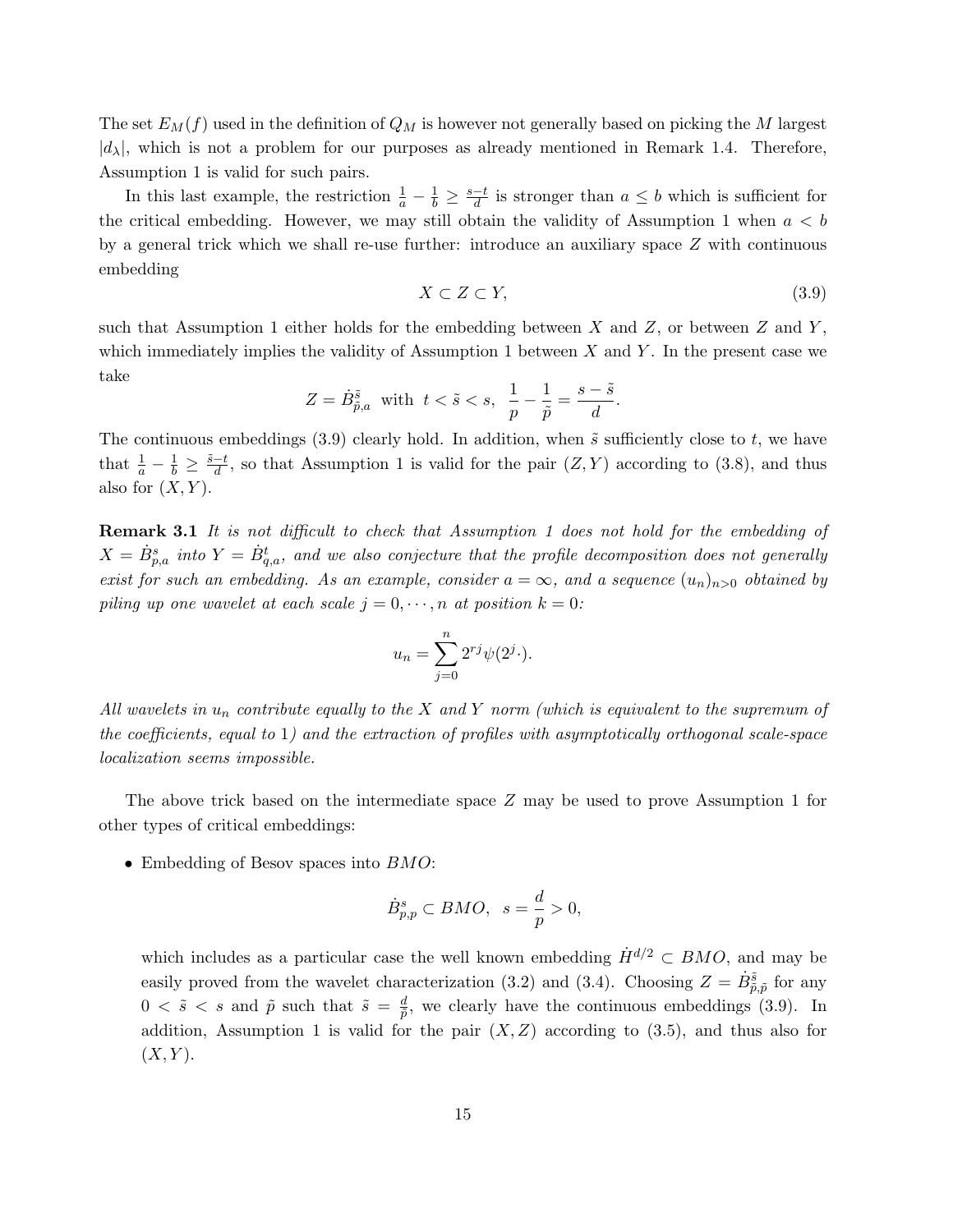• Embedding of Besov spaces into Lorentz spaces:

$$
\dot{B}^s_{p,a} \subset L^{q,b}, \ \ \frac{1}{p} - \frac{1}{q} = \frac{s}{d} > 0,
$$

which is valid for any  $a \leq b$ . If  $a < b$ , we may introduce for any  $0 < \tilde{s} < s$ 

$$
Z = \dot{B}_{\tilde{p},b}^{\tilde{s}}, \ \ \frac{1}{\tilde{p}} - \frac{1}{q} = \frac{\tilde{s}}{d} > 0,
$$

so that we have the continuous embeddings (3.9). In addition, we have already proved that Assumption 1 holds for the pair  $(X, Z)$ . It therefore holds for the pair  $(X, Y)$ . One may easily check that Assumption 1 does not hold for the embedding of  $X = \dot{B}_{p,a}^s$  into  $Y = L^{q,a}$ , and conjecture that the profile decomposition does not generally exist for such an embedding, by an argument analogous to the one in Remark 3.1.

• Embedding of Triebel-Lizorkin spaces into Triebel-Lizorkin or Besov spaces: for any  $a, b > 0$ , consider  $X = \dot{F}_{p,a}^s$  and  $Y = \dot{F}_{q,b}^t$  with  $\frac{1}{p} - \frac{1}{q} = \frac{s-t}{d}$  $\frac{-t}{d}$ . It is known - see [29] - that X is continuously embedded into

$$
Z = \dot{B}_{\tilde{p},\tilde{p}}^{\tilde{s}}, \quad \tilde{s} < s \quad \text{and} \quad \frac{1}{p} - \frac{1}{\tilde{p}} = \frac{s - \tilde{s}}{d}.
$$

If we assume  $t < \tilde{s} < s$ , we have the continuous embeddings (3.9). Moreover, we have already proved that Assumption 1 holds for the pair  $(Z, Y)$ . It therefore holds for the pair  $(X, Y)$ . The same type of reasoning allows to prove Assumption 1 for the embedding of  $X = \dot{F}_{p,a}^s$  into  $Y = \dot{B}_{q,b}^t$  with  $b > p$ .

**Remark 3.2** It is easily seen that if X and Y are a pair of spaces such that both Assumptions 1 and 2 hold for a certain wavelet basis  $(\psi_{\lambda})$ , then the corresponding vector fields spaces  $(X)^d$  and  $(Y)^d$  also satisfy the same assumptions for the vector valued wavelet basis

$$
\psi_{\lambda,i} := \psi_{\lambda} e_i, \ \ \lambda \in \nabla, \ i = 1, \cdots, d,
$$

where  $e_i = (0, \dots, 0, 1, 0, \dots, 0)$  is the canonical basis vector, and the wavelet coefficients  $d_{\lambda}$  are defined accordingly as vectors.

# 4 Stability of the decomposition

We finally want to show that the decomposition is stable in the sense that the sum of the  $\|\phi^l\|_X$ raised to an appropriate power remains bounded. In our discussion, we distinguish between the cases where X is a Besov or Triebel-Lizorkin space. We first address the Besov case.

**Theorem 4.1** Assume that  $X = \dot{B}_{p,a}^s$  with  $1 \leq p < \infty$  and  $1 \leq a \leq \infty$ . We then have

$$
\| (\|\phi^l\|_X)_{l>0} \|_{\ell^{\tau}} \leq CK, \quad \tau := \max\{p, a\}. \tag{4.1}
$$

where  $C$  is a constant that only depends on  $X$  and on the choice of the wavelet basis and where  $K := \sup_{n \geq 0} ||u_n||_X.$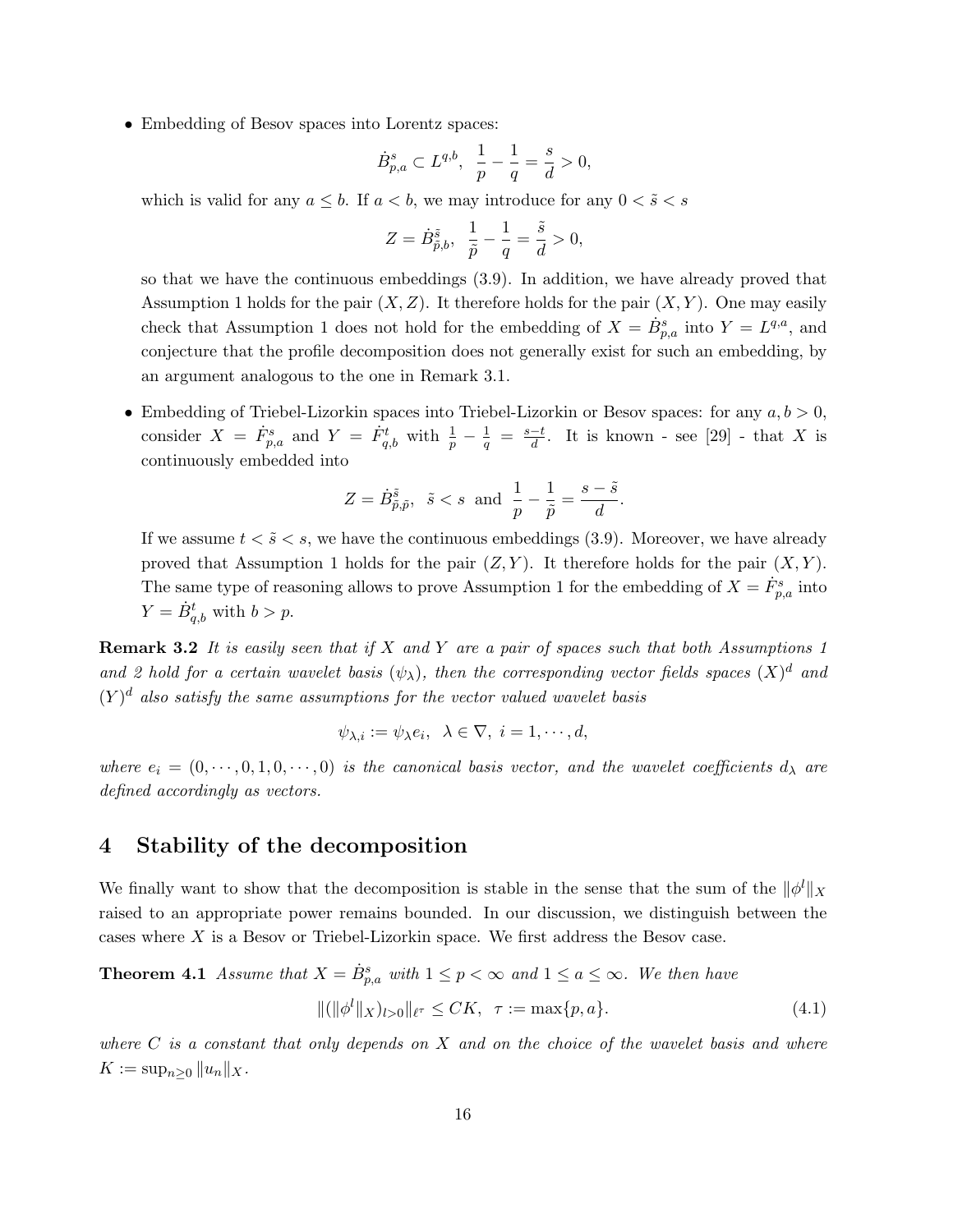**Proof:** Fix an arbitrary  $L > 0$  and let M be such that  $L \le L(M)$  as in Step 4 of §2. For  $l = 1, \dots, L$ , we recall the approximate profiles

$$
\phi_{\lambda_l(n)}^{l,M} = \sum_{m \in E(l,M)} d_m \psi_{\lambda(m,n)},
$$

and we also define

$$
\phi^{l,M,n}:=\sum_{m\in E(l,M)}d_{m,n}\psi_{\lambda(m,n)},
$$

which are disjoint part of the wavelet expansion of  $u_n$ . More precisely, we have

$$
u_n = \sum_{l=1}^L \phi^{l,M,n} + \sum_{m>M} d_{m,n} \psi_{\lambda(m,n)}.
$$

We next claim that if  $E_1, \dots, E_L$  are disjoints finite sets in  $\nabla$ , then for any coefficient sequence  $(d_{\lambda})$ , one has  $\mathbf{u}$ 

$$
\left(\sum_{l=1}^{L} \|\sum_{\lambda \in E_l} d_{\lambda} \psi_{\lambda} \|_{X}^{\tau}\right)^{1/\tau} \leq C \left\|\sum_{l=1}^{L} \sum_{\lambda \in E_l} d_{\lambda} \psi_{\lambda}\right\|_{X},\tag{4.2}
$$

where  $C$  is a constant that only depends on  $X$  and on the choice of the wavelet basis, and with the standard modification of the sum to the power  $1/\tau$  by a supremum in the left hand side when  $\tau = \infty$ .

Before proving this claim, we first show that it leads to the conclusion of the proof. Indeed, for  $l = 1, \dots, L$ , the functions  $\phi^{l,M,n}$  are linear combinations of wavelets with indices in disjoint finite sets  $E_1, \dots, E_L$  (that vary with n), and therefore according to (4.2), when  $\tau < \infty$ ,

$$
\left(\sum_{l=1}^{L} \|\phi^{l,M,n}\|_{X}^{r}\right)^{1/\tau} \leq C \left\|\sum_{l=1}^{L} \phi^{l,M,n}\right\|_{X}.
$$

Using the unconditionality inequality (1.6), we thus find that for all  $n > 0$ 

$$
\Bigl(\sum_{l=1}^L\|\phi^{l,M,n}\|_X^{\tau}\Bigr)^{1/\tau}\leq CK,
$$

up to a multiplication of the constant C by D. Since  $\|\phi_{\lambda_l(n)}^{l,M} - \phi^{l,M,n}\|_X \to 0$  as  $n \to \infty$ , it follows that for any  $\varepsilon > 0$  we have

$$
\left(\sum_{l=1}^L \|\phi_{\lambda_l(n)}^{l,M}\|_X^{\tau}\right)^{1/\tau} \leq CK + \varepsilon,
$$

for *n* sufficiently large. By the scaling invariance  $(1.3)$  we thus find that

$$
\left(\sum_{l=1}^L \|\phi^{l,M}\|_X^{\tau}\right)^{1/\tau} \leq CK.
$$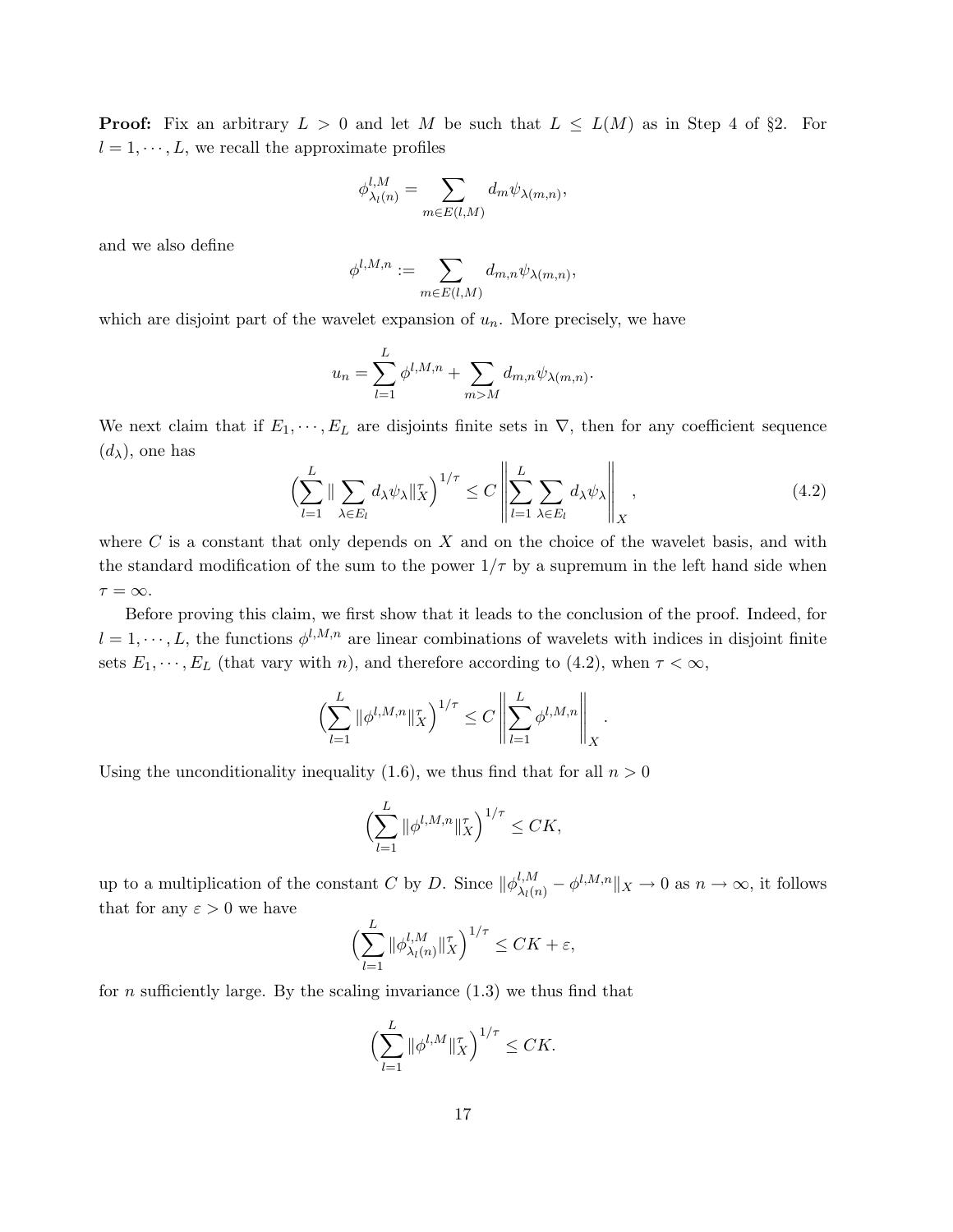Letting M go to  $+\infty$ , we obtain the same inequality for the exact profiles

$$
\left(\sum_{l=1}^L \|\phi^l\|_X^{\tau}\right)^{1/\tau} \leq CK,
$$

and we thus conclude that (4.1) holds, by letting  $L \to +\infty$ . The case  $\tau = \infty$  is treated in an exact similar way, replacing the sum to the power  $1/\tau$  by a supremum.

It remains to prove (4.2). We actually claim that this property holds with constant  $C = 1$  if we take for  $\|\cdot\|_X$  the equivalent norm given by (3.2). This is obvious when  $p = a = \tau$  since this equivalent norm is then simply the  $\ell^{\tau}$  norm of the wavelet coefficients. When  $p \neq a$ , we distinguish between the cases  $p < a$  and  $p > a$ . We denote by

$$
E_{j,l} := \{ \lambda \in E_l ; \ |\lambda| = j \},\
$$

so that

$$
E_l=\cup_{j\in\mathbb{Z}}E_{l,j}.
$$

First consider the case  $\tau = a > p$ . We then have, when  $a < \infty$ ,

$$
\left\| \sum_{l=1}^{L} \sum_{\lambda \in E_l} d_{\lambda} \psi_{\lambda} \right\|_{X}^{a} = \sum_{j \in \mathbb{Z}} \left( \sum_{l=1}^{L} \sum_{\lambda \in E_{l,j}} |d_{\lambda}|^{p} \right)^{a/p}
$$
  
\n
$$
\geq \sum_{j \in \mathbb{Z}} \sum_{l=1}^{L} \left( \sum_{\lambda \in E_{l,j}} |d_{\lambda}|^{p} \right)^{a/p}
$$
  
\n
$$
= \sum_{l=1}^{L} \sum_{j \in \mathbb{Z}} \left( \sum_{\lambda \in E_{l,j}} |d_{\lambda}|^{p} \right)^{a/p}
$$
  
\n
$$
= \sum_{l=1}^{L} \|\sum_{\lambda \in E_l} d_{\lambda} \psi_{\lambda}\|_{X}^{a},
$$

where for the inequality we have simply used the fact that  $a/p > 1$ . Therefore (4.2) holds. When  $a = \infty$ , we obtain the same result by writing

$$
\left\| \sum_{l=1}^{L} \sum_{\lambda \in E_l} d_{\lambda} \psi_{\lambda} \right\|_{X} = \sup_{j \in \mathbb{Z}} \left( \sum_{l=1}^{L} \sum_{\lambda \in E_{l,j}} |d_{\lambda}|^{p} \right)^{1/p}
$$
  
\n
$$
\geq \sup_{j \in \mathbb{Z}} \left( \sup_{l \leq L} \sum_{\lambda \in E_{l,j}} |d_{\lambda}|^{p} \right)^{1/p}
$$
  
\n
$$
= \sup_{l \leq L} \sup_{j \in \mathbb{Z}} \left( \sum_{\lambda \in E_{l,j}} |d_{\lambda}|^{p} \right)^{1/p}
$$
  
\n
$$
= \sup_{l \leq L} \|\sum_{\lambda \in E_l} d_{\lambda} \psi_{\lambda}\|_{X}.
$$

We next consider the case  $\tau = p > a$ . To treat this case where  $p < \infty$  by hypothesis, we introduce the notation

$$
b_{j,l} := \left(\sum_{\lambda \in E_{l,j}} |d_{\lambda}|^p\right)^{a/p},
$$

and we remark that (4.2) is then equivalent to

$$
\left(\sum_{l}\left(\sum_{j}b_{j,l}\right)^{p/a}\right)^{a/p} \leq \sum_{j}\left(\sum_{l}|b_{j,l}|^{p/a}\right)^{a/p},
$$

which trivially holds by applying the triangle inequality in  $\ell^{p/a}$ 

.  $\Box$ 

Our last result addresses the Triebel-Lizorkin case.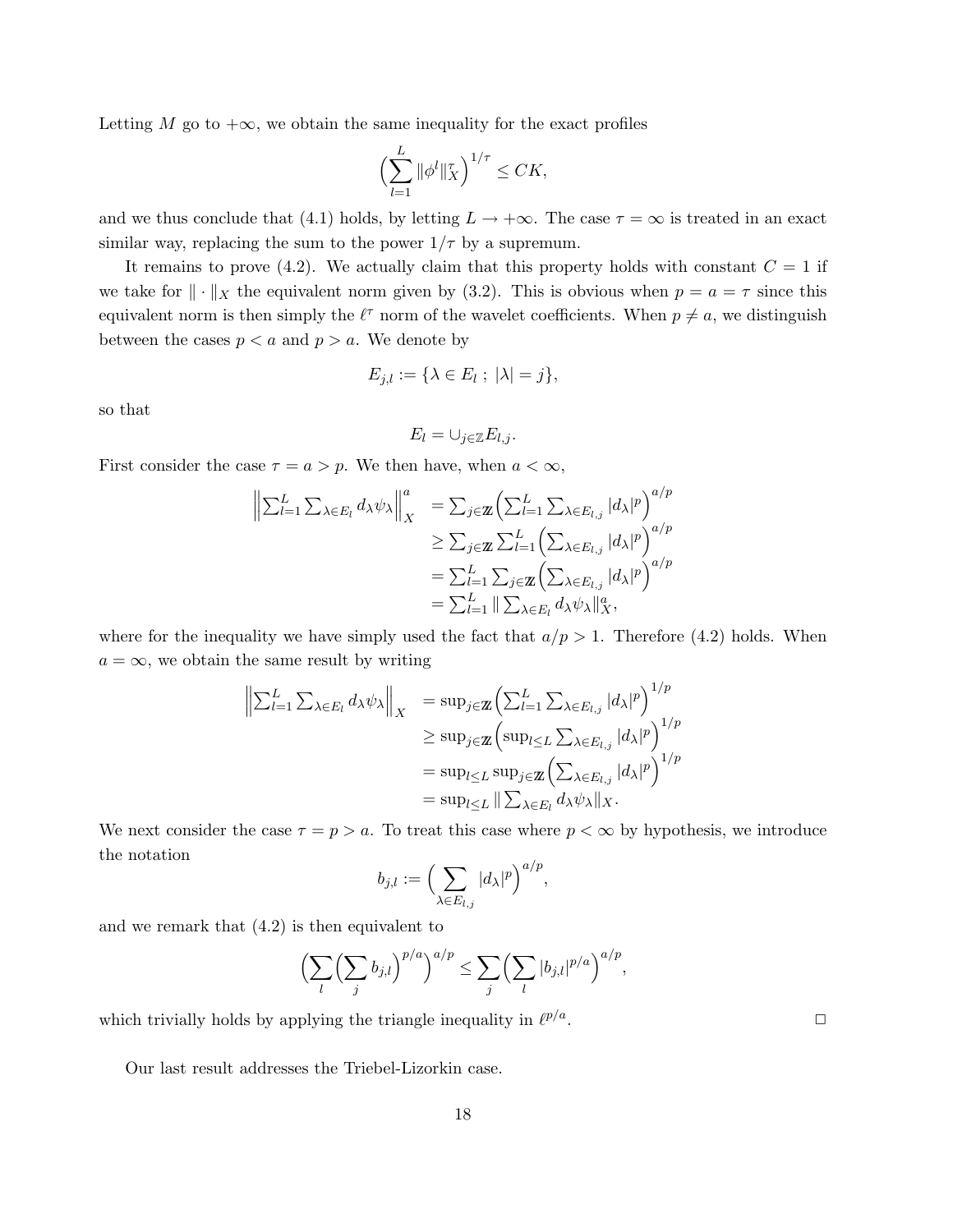**Theorem 4.2** Assume that  $X = \dot{F}_{p,a}^s$  with  $1 \leq p < \infty$  and  $1 \leq a \leq \infty$ . We then have

$$
\|(\|\phi^l\|_X)_{l>0}\|_{\ell^p} \le CK.\tag{4.3}
$$

where  $C$  is a constant that only depends on  $X$  and on the choice of the wavelet basis and where  $K := \sup_{n \geq 0} ||u_n||_X.$ 

**Proof:** We only give the proof in the case  $a < \infty$ , the case  $a = \infty$  being treated by the same type of arguments up to notational changes. Fix an arbitrary  $L > 0$  and let M be such that  $L \leq L(M)$ as in Step 4 of §2. By the unconditionality  $(1.6)$  of the wavelet basis with respect to X, we first observe that

$$
\left\| \sum_{m=1}^M d_{m,n} \psi_{\lambda(m,n)} \right\|_X \leq DK.
$$

It follows that for any  $\varepsilon > 0$ , we have

$$
\left\| \sum_{m=1}^M d_m \psi_{\lambda(m,n)} \right\|_X \le DK + \varepsilon.
$$

for n sufficiently large. Recall that the sum inside the norm may be rewritten in terms of the approximate profiles:

$$
\sum_{m=1}^{M} d_m \psi_{\lambda(m,n)} = \sum_{l=1}^{L} \sum_{m \in E(l,M)} d_m \psi_{\lambda(m,n)} = \sum_{l=1}^{L} \phi_{\lambda_l(n)}^{l,M}.
$$

We associate to the approximate profile  $\phi^{l,M}$  a piecewise constant function  $\chi^{l,M}$  defined by

$$
\chi_{\lambda_l(n)}^{l,M} := \sum_{m \in E(l,M)} |d_m \chi_{\lambda(m,n)}|^a,
$$

where  $\chi_{\lambda} = 2^{dj/p}\chi(2^j \cdot -k)$  with  $\chi = \chi_{[0,1]^d}$  for  $\lambda \sim (j,k)$ . Thus according to the wavelet characterization (3.3) of Triebel-Lizorkin spaces, we have

$$
c\int\limits_{\mathbb{R}^d} |\chi_{\lambda_l(n)}^{l,M}(x)|^{p/a} dx \leq \|\phi_{\lambda_l(n)}^{l,M}\|_X^p \leq C\int\limits_{\mathbb{R}^d} |\chi_{\lambda_l(n)}^{l,M}(x)|^{p/a} dx,
$$

as well as

$$
c\int\limits_{\mathbb R^d}|\sum_{l=1}^L \chi_{\lambda_l(n)}^{l,M}(x)|^{p/a}dx\leq \left\|\sum_{m=1}^M d_{m,n}\psi_{\lambda(m,n)}\right\|_X^p\leq C\int\limits_{\mathbb R^d}|\sum_{l=1}^L \chi_{\lambda_l(n)}^{l,M}(x)|^{p/a}dx,
$$

where  $0 < c \leq C$  only depend on the choice of the wavelet basis. In the case where  $a \leq p$ , we obviously have

$$
\sum_{l=1}^L \int\limits_{\mathbb{R}^d} |\chi_{\lambda_l(n)}^{l,M}(x)|^{p/a} dx \leq \int\limits_{\mathbb{R}^d} |\sum_{l=1}^L \chi_{\lambda_l(n)}^{l,M}(x)|^{p/a} dx.
$$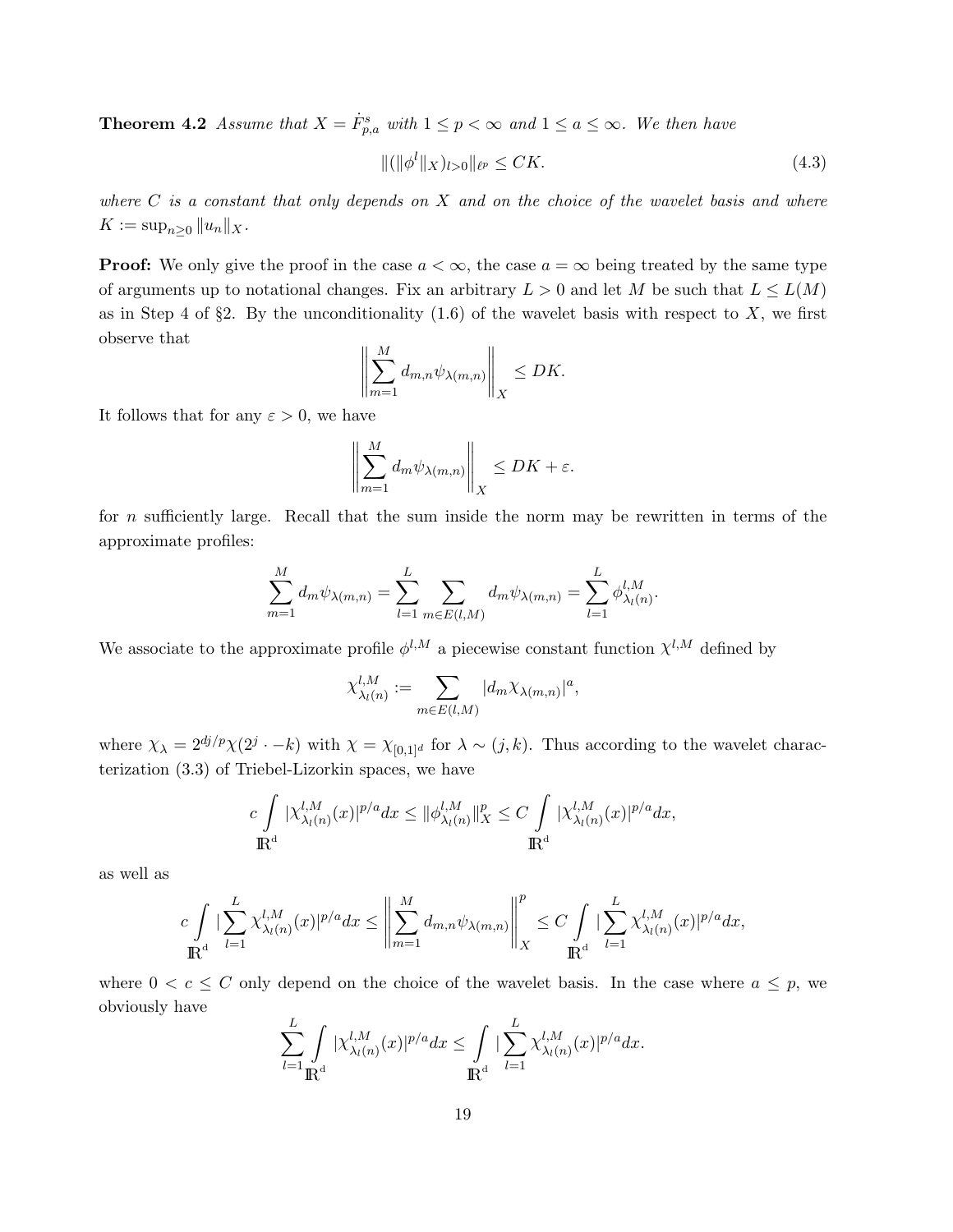It therefore follows that

$$
\sum_{l=1}^L\|\phi^{l,M}\|_X^p=\sum_{l=1}^L\|\phi^{l,M}_{\lambda_l(n)}\|_X^p\leq \frac{C}{c}\left\|\sum_{m=1}^Md_{m,n}\psi_{\lambda(m,n)}\right\|_X^p\leq \frac{C}{c}(DK+\varepsilon)^p.
$$

Since this holds for any  $\varepsilon > 0$ , and  $L > 0$  and M such that  $L \le L(M)$ , we therefore obtain (4.3) by a limiting argument, up to renaming  $(C/c)^{1/p}D$  into C.

In order to reach the same conclusion in the case  $p < a$ , we need to exploit the "asymptotic orthogonality" of the scales  $\lambda_l(n)$  as expressed by (1.13) in the statement of Theorem (1.1). For this purpose, let us define

$$
\Omega_n := \mathrm{Supp}\Big(\sum_{l=1}^L \chi_{\lambda_l(n)}^{l,M}\Big) = \cup_{l=1}^L \mathrm{Supp}(\chi_{\lambda_l(n)}^{l,M}).
$$

For any  $x \in \Omega_n$ , we denote by  $l^*$  the number in  $\{1, \dots, L\}$  such that

$$
\chi^{l^*,M}_{\lambda_{l^*}(n)}(x) = \max_{l=1,\cdots,L} \chi^{l,M}_{\lambda_l(n)}(x).
$$

Note that  $l^*$  depends both of x and n. We claim that a consequence of  $(1.13)$  is that the function  $\chi^{l^*,M}_{l}$  $\lambda^{l^*,M}_{l^*(n)}$  tends to dominate all other  $\chi^{l,M}_{\lambda_l(n)}$  $\lambda_i^{l,M}_{\lambda_l(n)}$  at the point x as  $n \to +\infty$  in the following uniform sense:

$$
\lim_{n \to +\infty} \min_{x \in \Omega_n} \frac{\chi_{\lambda_{l^*}(n)}^{l^*,M}(x)}{\sum_{l=1}^L \chi_{\lambda_l(n)}^{l,M}(x) - \chi_{\lambda_{l^*}(n)}^{l^*,M}(x)} = +\infty.
$$
\n(4.4)

Before proving this claim, let us show how it leads us to the conclusion of the theorem. We observe that (4.4) also means that  $\chi_{\lambda}^{l^*,M}$  $\frac{\partial^{i^*M}}{\partial x^*(n)}|^{p/a}$  tends to dominate all other  $|\chi_{\lambda_l(n)}^{l,M}|$  $\frac{l,M}{\lambda_l(n)}|^{p/a}$  at the point x as  $n \to +\infty$ . Therefore, for any  $\varepsilon > 0$ , we have for n large enough

$$
\sum_{l=1}^{L} |\chi_{\lambda_l(n)}^{l,M}(x)|^{p/a} \le (1+\varepsilon) |\chi_{\lambda_l*(n)}^{l^*,M}(x)|^{p/a} \le (1+\varepsilon) |\sum_{l=1}^{L} \chi_{\lambda_l(n)}^{l,M}(x)|^{p/a},
$$

for all  $x \in \Omega_n$ , and thus

$$
\sum_{l=1}^L \int\limits_{\mathbb{R}^d} |\chi_{\lambda_l(n)}^{l,M}(x)|^{p/a} dx \leq (1+\varepsilon) \int\limits_{\mathbb{R}^d} |\sum_{l=1}^L \chi_{\lambda_l(n)}^{l,M}(x)|^{p/a} dx.
$$

We may then conclude the proof as in the case  $a \leq p$ .

It remains to prove (4.4). Our first observation is that the asymptotic orthogonality of the scales  $\lambda_l(n)$  expressed by (1.13), shows that for a given x the profile scales  $|\lambda_l(n)|$  for those  $l \in \{1, \dots, L\}$ such that  $x \in \text{Supp}(\chi^{l,M}_{\lambda,\alpha})$  $\lambda_l(n)$  tend to get far apart as n grows. Indeed, these  $\lambda_l(n)$  do not get far apart in space since the supports of  $\chi^{l,M}_{\lambda,\alpha}$  $\lambda_l^{l,M}$  all contain the same point x.

We introduce  $l_*$  the number that maximizes  $|\lambda_l(n)|$  among all those  $l \in \{1, \dots, L\}$  such that  $x \in \text{Supp}(\chi^{l,M}_{\lambda,l})$  $\lambda_{l}(M)$ . Similar to  $l^*$ , the number  $l_*$  depends both of x and n. From the previous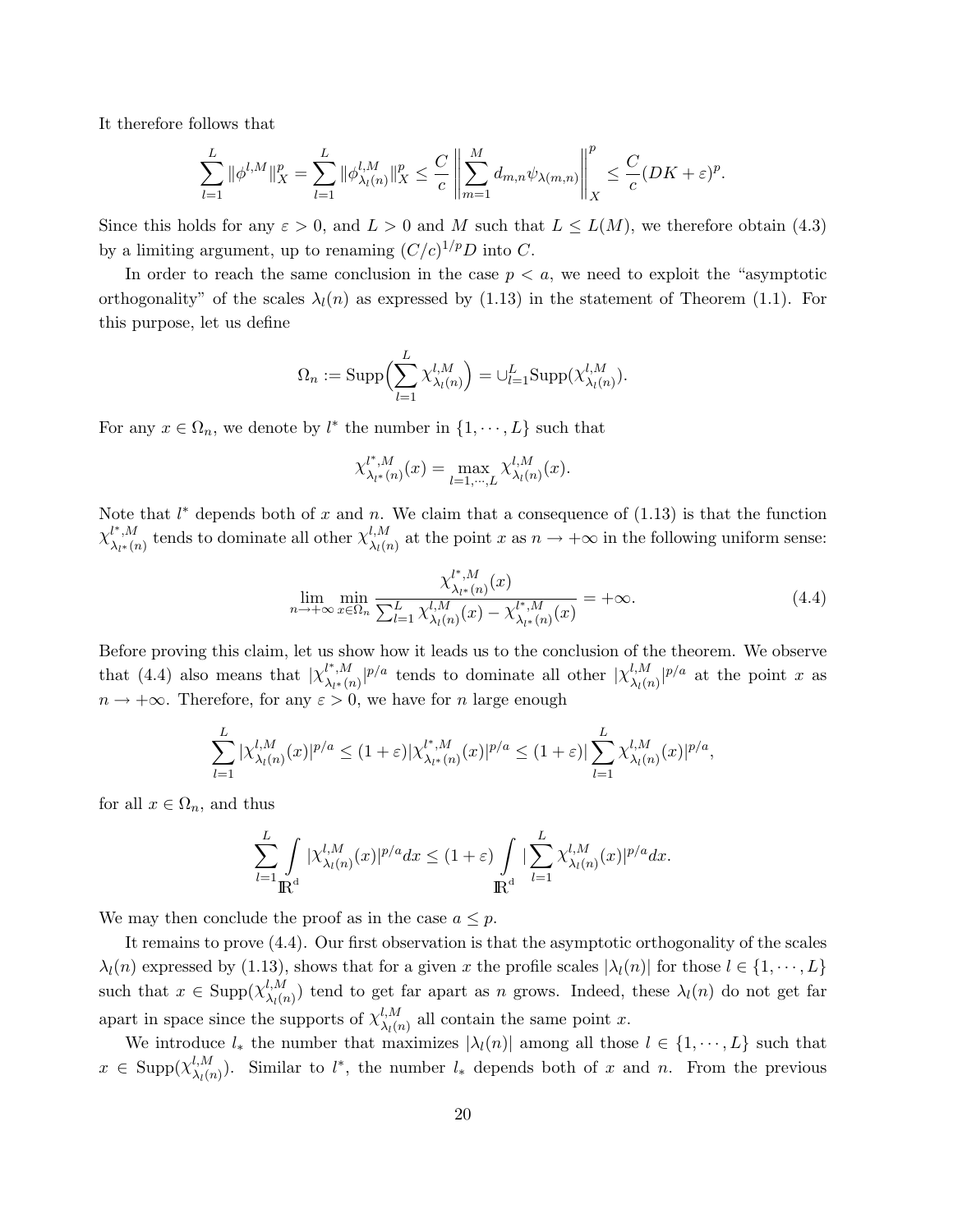observation, we know that for any arbitrarily large  $B > 0$ , there exists  $n_0$  such that for all  $n \geq n_0$ , we have

$$
|\lambda_{l_*}(n)| \ge |\lambda_l(n)| + B,\tag{4.5}
$$

for all  $l \in \{1, \dots, L\}$  such that  $x \in \text{Supp}(\chi^{l,M}_{\lambda,\ell})$  $\lambda_l(n)$  and  $l \neq l_*$ . Moreover we may choose this  $n_0$ independent of the selected point x for the same  $B > 0$ .

We claim that as n grows  $\chi^{l_*,M}_{\lambda,\alpha}$  $\lambda_{l*}^{l_*,M}$  tends to dominate all other  $\chi_{\lambda_l (l)}^{l,M}$  $\lambda_l^{l,M}$  at the point x as  $n \to +\infty$ , in the sense that l∤,  $M$ 

$$
\lim_{n \to +\infty} \min_{x \in \Omega_n} \frac{\chi_{\lambda_{l_*}(n)}^{l_*,M}(x)}{\sum_{l=1}^L \chi_{\lambda_l(n)}^{l,M}(x) - \chi_{\lambda_{l_*}(n)}^{l_*,M}(x)} = +\infty.
$$
\n(4.6)

This clearly implies (4.4) (and shows that  $l^* = l_*$  for n large enough).

In order to prove (4.6), we observe that if  $x \in \text{Supp}(\chi^{l,M}_{\lambda,\ell})$  $\lambda_l^{l,M}$  for some  $l \in \{1, \dots, L\}$ , we may then frame  $\chi^{l,M}_{\lambda,\alpha}$  $\lambda_l^{l,M}(\lambda_l(x))$  according to

$$
c2^{\frac{adj_l(n)}{p}} \le \chi_{\lambda_l(n)}^{l,M}(x) \le C2^{\frac{adj_l(n)}{p}}
$$

where

$$
j_l(n) := \min_{m \in E(l,M)} |\lambda(m,n)| \text{ and } J_l(n) := \max_{m \in E(l,M)} |\lambda(m,n)|,
$$

and where

$$
c := |d_M|^a
$$
 and  $C := \sum_{m=1}^M |d_m|^a$ .

The constants c and C of course depend on L and M which are fixed at that stage. Note that from the construction of the profile there exists  $A > 0$  (that also depends on L and M) such that for all  $l \in \{1, \cdots, L\}$ 

$$
|\lambda_l(n)| - A \le j_l(n) \le J_l(n) \le |\lambda_l(n)| + A,
$$

and therefore, up to a modification in the constants  $c$  and  $C$  we may write

$$
c2^{\frac{ad|\lambda_l(n)|}{p}} \leq \chi_{\lambda_l(n)}^{l,M}(x) \leq C2^{\frac{ad|\lambda_l(n)|}{p}}.
$$

Combining this observation with  $(4.5)$ , we easily obtain  $(4.6)$ .

### References

- [1] R. Adams, Sobolev spaces. Pure and Applied Mathematics, 65, Academic Press, New York-London, 1975.
- [2] H. Bahouri and P. Gérard, *High frequency approximation of solutions to critical nonlinear wave* equations, American Journal of Mathematics, 121, 131-175, 1999.
- [3] H. Bahouri, M. Majdoub and N. Masmoudi, On the lack of compactness in the 2D critical Sobolev embedding, Journal of Functional Analysis, 260, 208-252, 2011.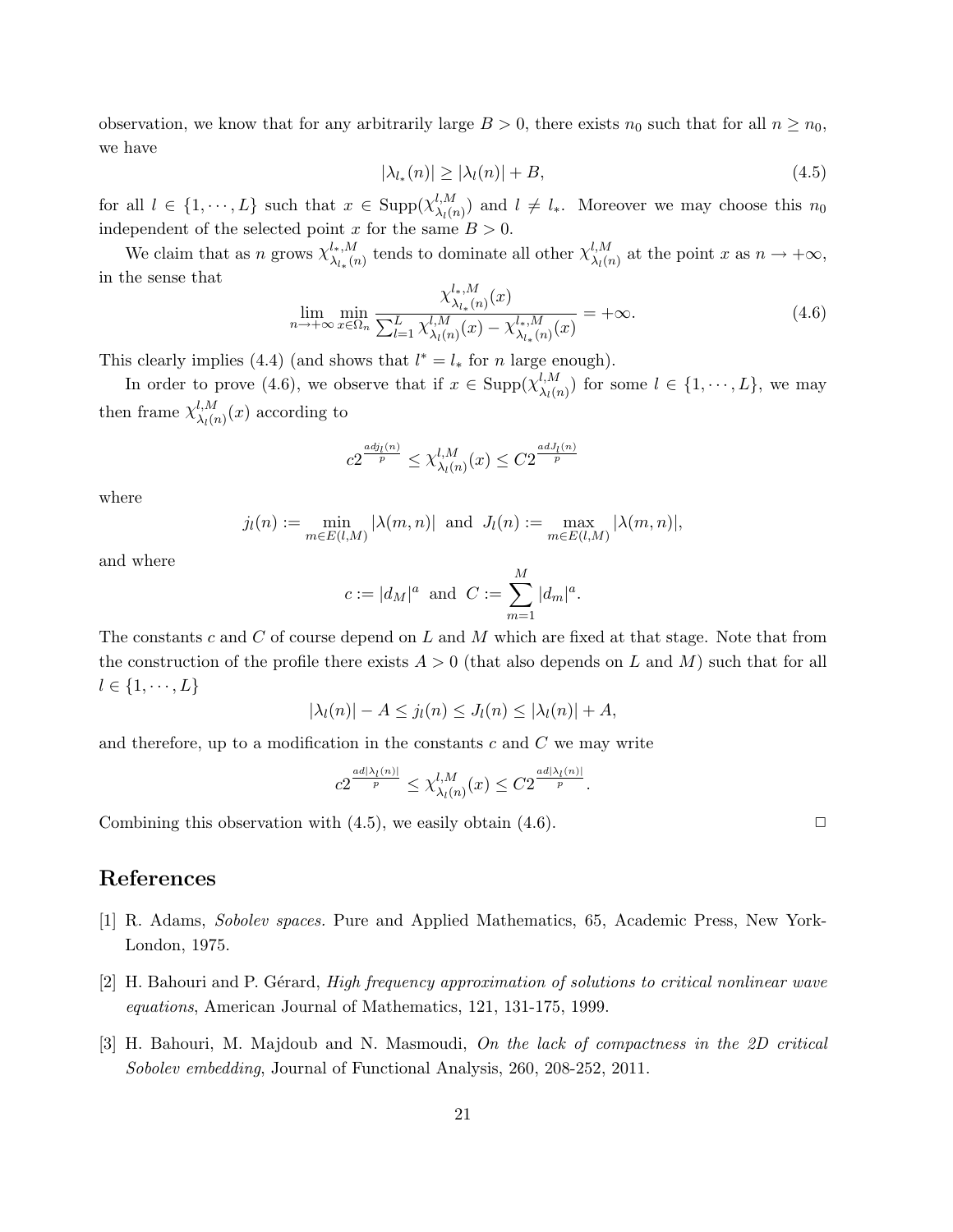- [4] J. Ben Ameur, *Description du défaut de compacité de l'injection de Sobolev sur le groupe de* Heisenberg, Bulletin de la Société Mathématique de Belgique, 15-4, 599-624, 2008.
- [5] H. Brezis and J. M. Coron, Convergence of solutions of H-Systems or how to blow bubbles, Archiv for Rational Mechanics and Analysis, 89, 21-86, 1985.
- [6] A. Cohen, Numerical analysis of wavelet methods, Elsevier, 2003.
- [7] I. Daubechies, Ten lectures on wavelets, SIAM, 1992.
- [8] R. DeVore, Nonlinear approximation, Acta Numerica, 7, 51-150, 1998.
- [9] R. DeVore, B. Jawerth and V. Popov, Compression of wavelet decompositions, American Journal of Mathematics, 114, 737-785, 1992.
- [10] I. Gallagher and P. Gérard, *Profile decomposition for the wave equation outside convex obsta*cles, Journal de Mathématiques Pures et Appliquées, 80, 1-49, 2001.
- [11] I. Gallagher, G. S. Koch, and F. Planchon, A profile decomposition approach to the  $L_t^{\infty}(L_x^3)$ Navier-Stokes regularity criterion, arXiv:1012.0145, 2010.
- [12] I. Gallagher, Profile decomposition for solutions of the Navier-Stokes equations, Bulletin de la Société Mathématique de France, 129, 285-316, 2001.
- [13] P. Gérard, *Description du défaut de compacité de l'injection de Sobolev*, ESAIM Control, Optimisation and Calculus of Variations, 3, 213-233, 1998.
- [14] S. Ibrahim, *Comparaison des ondes linéaires et non linéaires à coefficients variables*, Bulletin de la Société Mathématique de Belgique, 10 (2), 299-312, 2003.
- [15] S. Jaffard, Analysis of the lack of compactness in the critical Sobolev embeddings, Journal of Functional Analysis, 161, 384–396, 1999.
- [16] C. E. Kenig and G. S. Koch, An alternative approach to the Navier-Stokes equations in critical spaces, Annales de l'Institut Henri Poincaré, Analyse Non Linéaire, doi:10.1016/j.anihpc.2010.10.004 (http://dx.doi.org/10.1016/j.anihpc.2010.10.004), 2010.
- [17] C. E. Kenig and F. Merle, Global well-posedness, scattering and blow-up for the energy critical focusing non-linear wave equation, Acta Mathematica, 201, 147-212, 2008.
- $[18]$  S. Keraani, On the defect of compactness for the Strichartz estimates of the Shrödinger Equation, Journal of Differential Equations, 175-2, 353-392, 2001.
- [19] G. Kyriasis, Nonlinear approximation and interpolation spaces, Journal of Approximation Theory, 113, 110-126, 2001.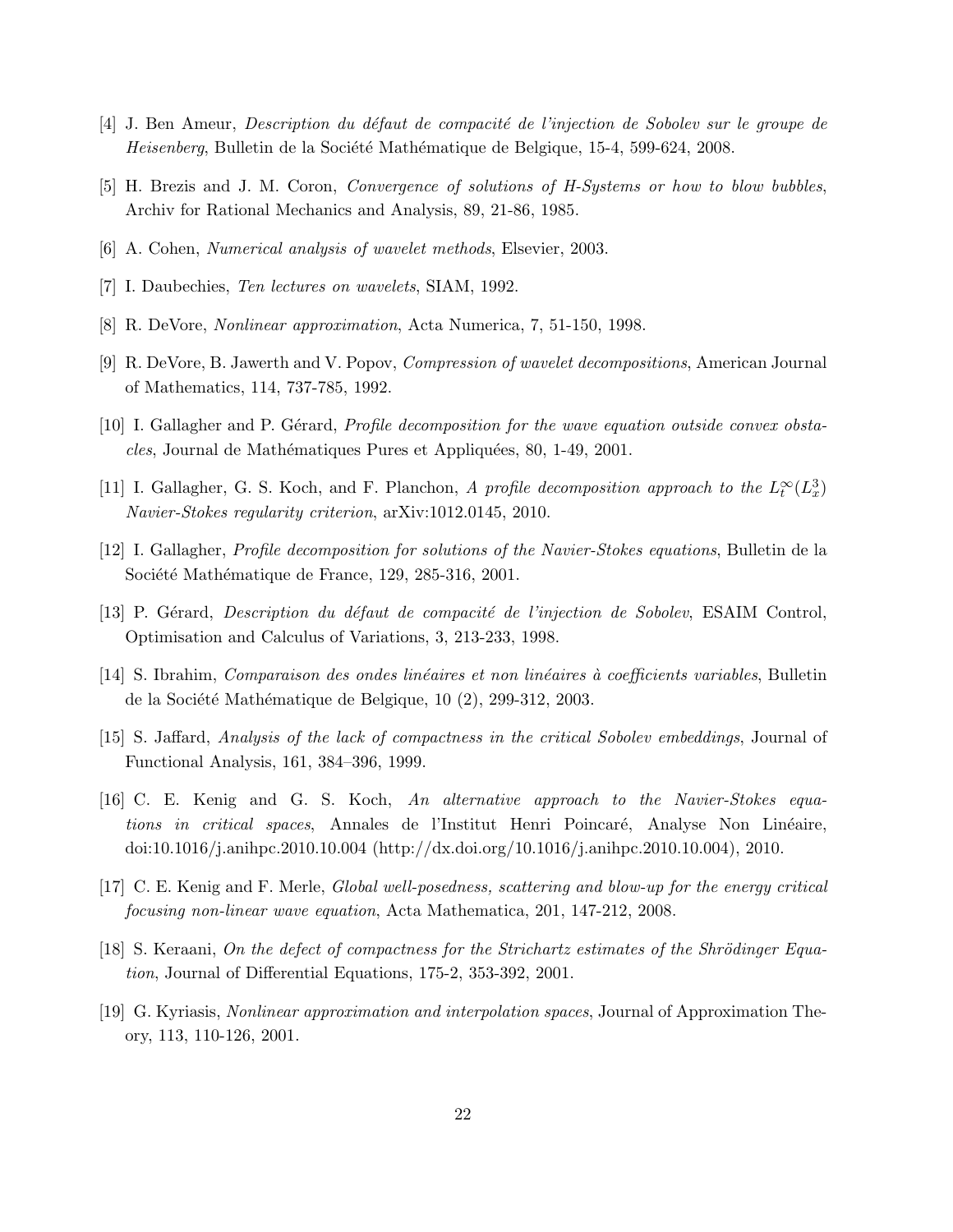- [20] C. Laurent, On stabilization and control for the critical Klein-Gordon equation on a 3-D compact manifold, to appear in Journal of Functional Analysis.
- [21] P.-L. Lions, The concentration-compactness principle in the calculus of variations. The limit case. I., Revista Matematica Iberoamericana 1, 145-201, 1985.
- [22] P.-L. Lions, The concentration-compactness principle in the calculus of variations. The limit case. II., Revista Matematica Iberoamericana, 1, 45-121, 1985.
- [23] M. Majdoub, Qualitative study of the critical wave equation with a subcritical perturbation, Journal of Mathematics Analysis and Applications, 301, 354-365, 2005.
- [24] Y. Meyer, *Ondelettes et opérateurs*, Hermann, 1990.
- [25] I. Schindler and K. Tintarev, An abstract version of the concentration compactness principle, Revista Math Complutense, 15-2, 417-436, 2002.
- [26] S. Solimini, A note on compactness-type properties with respect to Lorentz norms of bounded subset of a Sobolev space, Annales de l'IHP analyse non linéaire, 12-3, 319-337, 1995.
- [27] M. Struwe, A global compactness result for boundary value problems involving limiting nonlinearities, Mathematische Zeitschrift, 187, 511-517, 1984.
- [28] T. Tao, An inverse theorem for the bilinear  $L^2$  Strichartz estimate for the wave equation, arXiv: 0904-2880, 2009.
- [29] H. Triebel, Interpolation theory, function spaces, differential operators, Second edition. Johann Ambrosius Barth, Heidelberg, 1995.

Hajer Bahouri

Centre de Mathématiques - Faculté de Sciences et Technologie

Université Paris XII - Val de Marne

61, avenue du Général de Gaulle

94010 Creteil Cedex, France

e–mail: hbahouri@math.cnrs.fr

Albert Cohen Laboratoire Jacques-Louis Lions Universit´e Pierre et Marie Curie 175 Rue du Chevaleret, 75013 Paris France e–mail: cohen@ann.jussieu.fr www: http://www.ann.jussieu.fr/∼cohen Tel: 33-1-44277195, Fax: 33-1-44277200